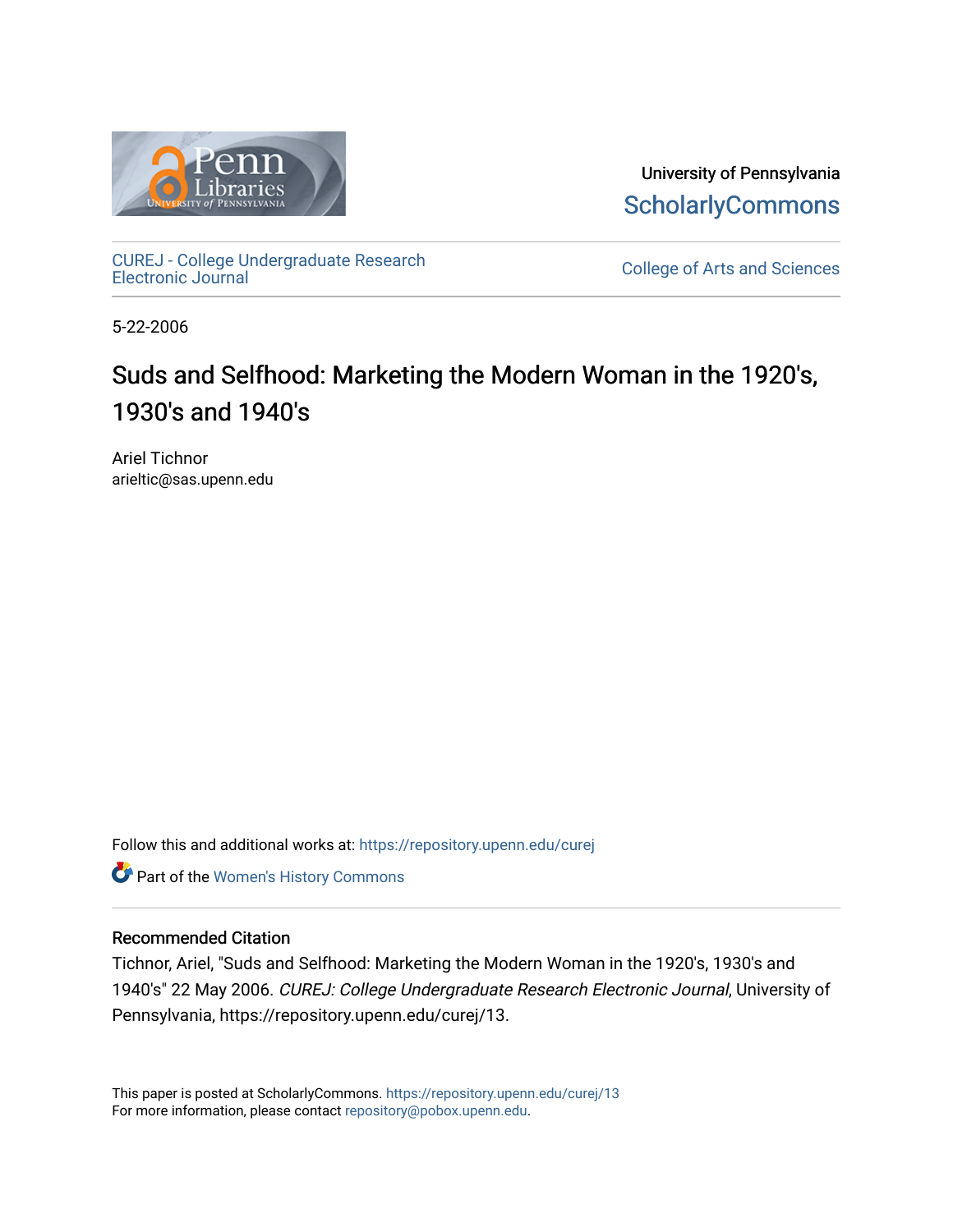# Suds and Selfhood: Marketing the Modern Woman in the 1920's, 1930's and 1940's

# Abstract

When the consumer culture grew out of America's mass market economy beginning in the 1920's, advertisements have played a pivotal role in reflecting both the needs of industry to sell products and why consumers covet particular products. With the birth of this consumer culture came the entrance of women into the public sphere. Yet instead of joining men who held powerful positions in businesses, women became the primary consumers in the new economy with the job of buying up the mass influx of goods industries churned out and, thought to make up over eighty-percent of consumers, the main target of marketers. 1920's, 1930's and 1940's Ivory Soap advertisements produced by Procter and Gamble, one successful industry during the first decades of the new consumer culture, tracked the social realities that American women faced as society changed with the fluxing economy. The ads reflected how industry needed women to perform different roles when the luxury economy was introduced in the 1920's, the Great Depression marred the American landscape in the 1930's, and World War Two drafted men overseas and women to their husband's vacant jobs. Although industries needed women to play an everincreasing part in the public realm of business, the Ivory ads also revealed that American society, including male-dominated industries and the masses of female consumers, still believed that women should pursue the traditional feminine ideal of a white domestic housewife who finds fulfillment solely by tending to her looks, husband, and children. While these Ivory Soap advertisements have long since been out of print, the effects of the expectations that these ads illuminated continue to linger in American society to this day.

#### Keywords

History, Sarah Igo, Sarah, Igo

**Disciplines** Women's History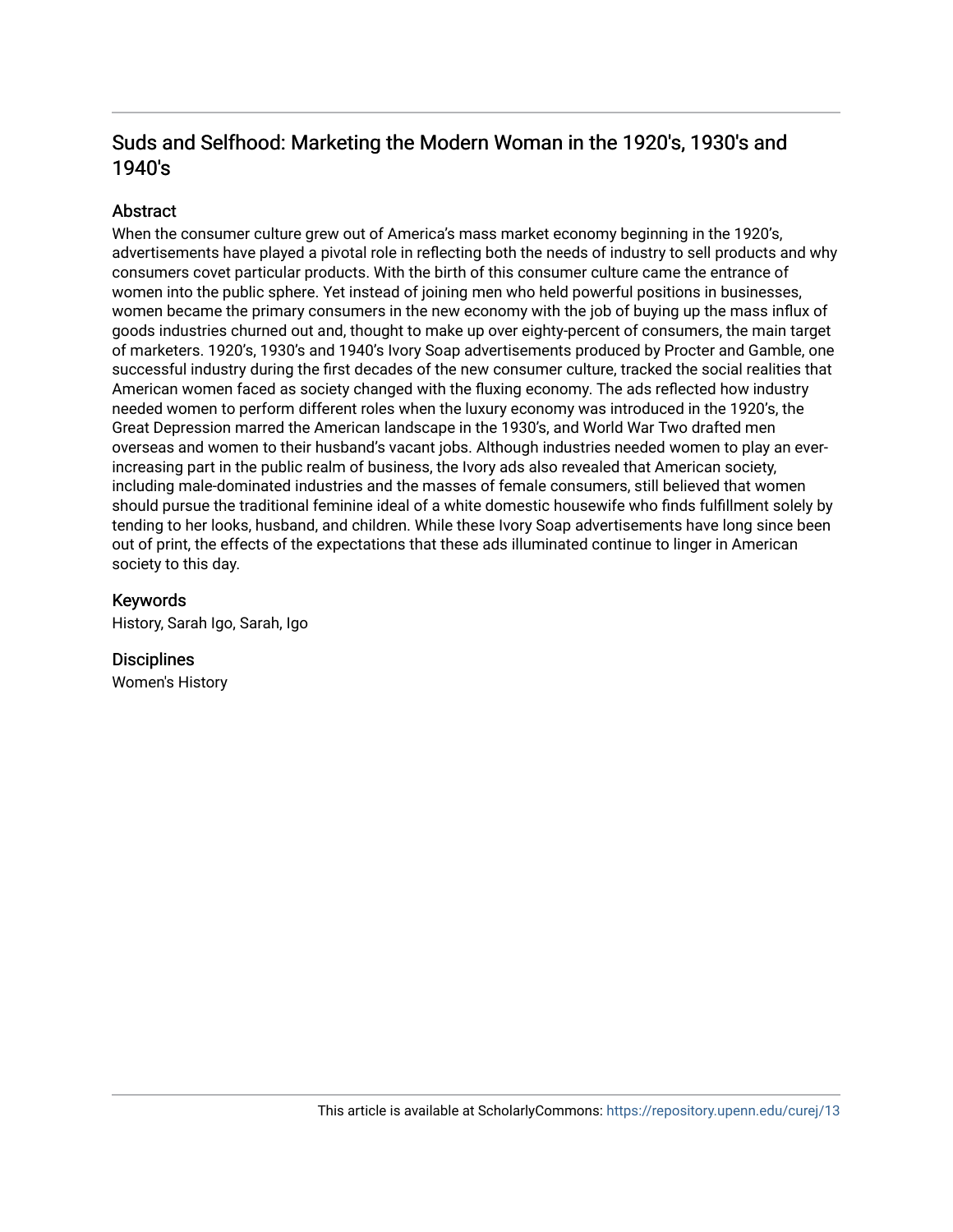Ariel Tichnor Self and Society in the US Professor Igo 4/27/06

## **Suds and Selfhood: Marketing the Modern Woman in the 1920's, 1930's and 1940's**

In bar, liquid, or flake form, soap has one principle purpose: to clean. Its distinct function belies its diverse clientele: men, women, infants, grandparents, movie-stars, and garbage collectors alike all use soap to wash their hands, faces, bodies, dishes, clothes, and cars. Soap advertisements, however, suggest that suds are more valuable as beautifiers than cleansers. Dove soap recently launched a new ad campaign that embraces how everyday women define beauty - not cleanliness - by incorporating "normal-looking" models in their new campaign with the hope of establishing a "broader, healthier, democratic view of beauty" that accurately reflects their consumers' beliefs.<sup>1</sup> Yet beauty is only skin deep. Looking past the complexions of models, one finds that soap advertisements embody ideals beyond looks: they emphasize the societal roles and personal aspirations of women in America's consumer society. Ivory Soap advertisements printed as the United States' consumer culture shakily took off during the 1920's, 1930's and 1940's represent both the social realities and personal ideals of middle class American women, suggesting that despite sweeping societal changes taking place the feminine ideal remained the same: a white domestic housewife who finds fulfillment tending to her looks, husband, and children.

In viewing how Ivory Soap ads from the early decades of the twentieth century portray women, it is important to understand that these ads were neither mirrors that completely reflected society nor mirrors of corporate propaganda that brainwashed

<sup>&</sup>lt;sup>1</sup> The Dove Self Esteem Fund. Unilever. 2006 <www.campaignforrealbeauty.com>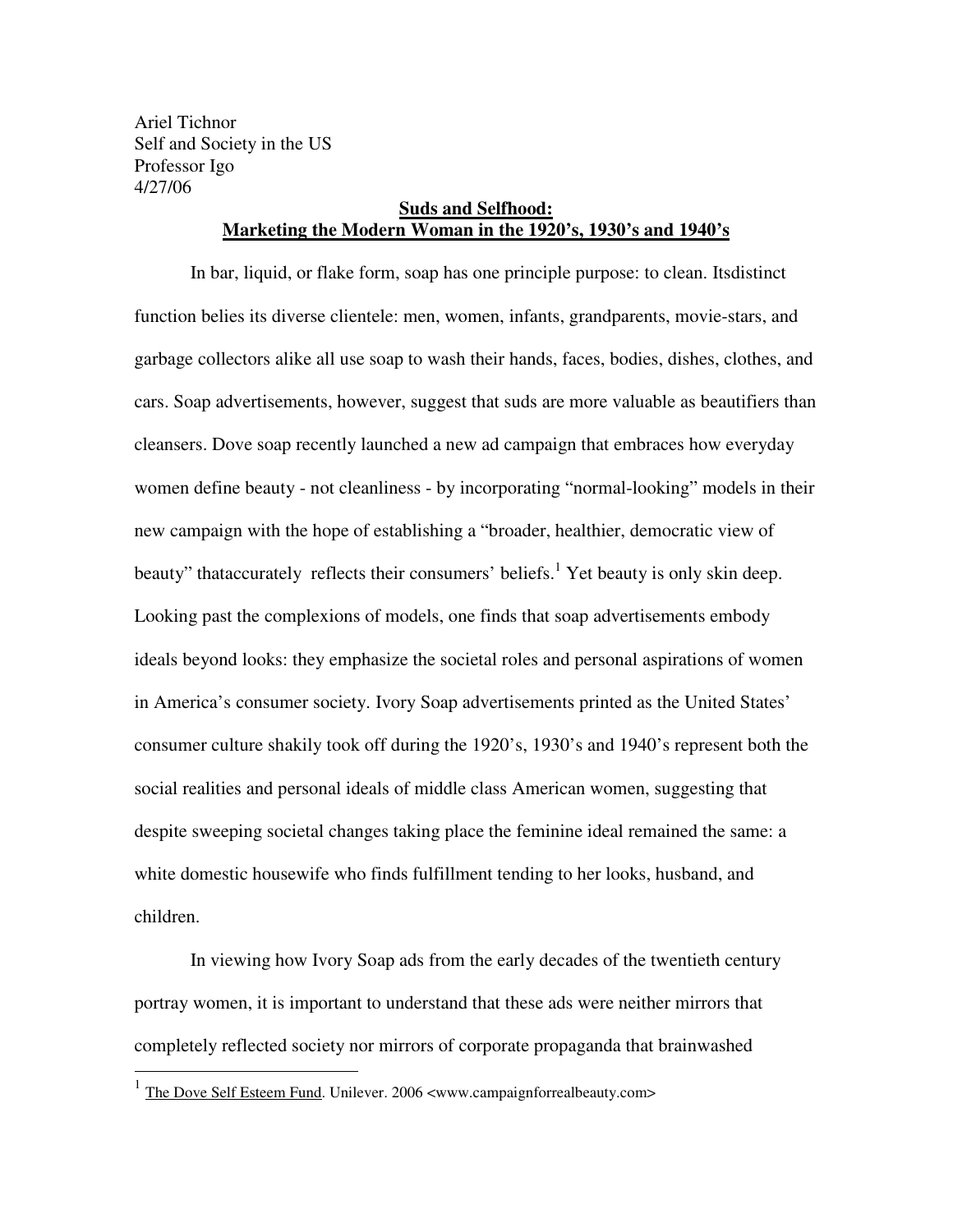individuals into believing they must look and act a certain way to gain social acceptance. Rather, advertisers viewed the consumer audience as both "a foolish beast and the voice of God".<sup>2</sup> Advertisements during this time period certainly did not capture of the full scope of American society. According to Roland Marchard, "advertising's mirror not only distorted but selected," and tended to select the affluent middle and upper classes because this group could afford to buy novel consumer products.<sup>3</sup> In targeting the financially comfortable, the soap ads distorted America's actual diverse socioeconomic, ethnic, and racial landscape. The Ivory advertisement collection excluded non-white women, depicting only white-skinned women and defining beauty as having a "*fair* face" and "*white* hands". Ivory Soap could make a woman's hands smooth and complexion clear but could not wash away her color, implying that minorities were excluded from the middle- class market and idealized vision of American society.

Advertisements did not completely mold their audience either. While they may have played a role in "self-fashioning" by projecting ways in which people are supposed to look and act in order to sell a product – such as Listerine's invention of "halitosis" advertisers have always been in touch with what appeals to the consumers. C.H. Sandage's theory of advertising proposes that, "Advertising succeeds when it gives people what they want", so in order for marketers to persuade consumers to buy a product, they had to sell and tell the masses the things they wanted to buy and hear. In discussing the period from 1922-1929, *The Printers Ink* reported that it was "imperative for the advertiser to…shape his distributing policies to the needs of the consumer".<sup>4</sup> Even today, the impetus behind

<sup>&</sup>lt;sup>2</sup> Roland Marchand, Advertising the American Dream (Berkley: University of California Press, 1985), 84.  $\frac{3 \text{ Marchand}}{2}$ <sup>3</sup> Marchand, xvii.

<sup>4</sup> 50 Years 1888-1938: Printers Ink (New York: Printer's Ink Publishing Company) Vol. 184 No. 4, 1938, 326.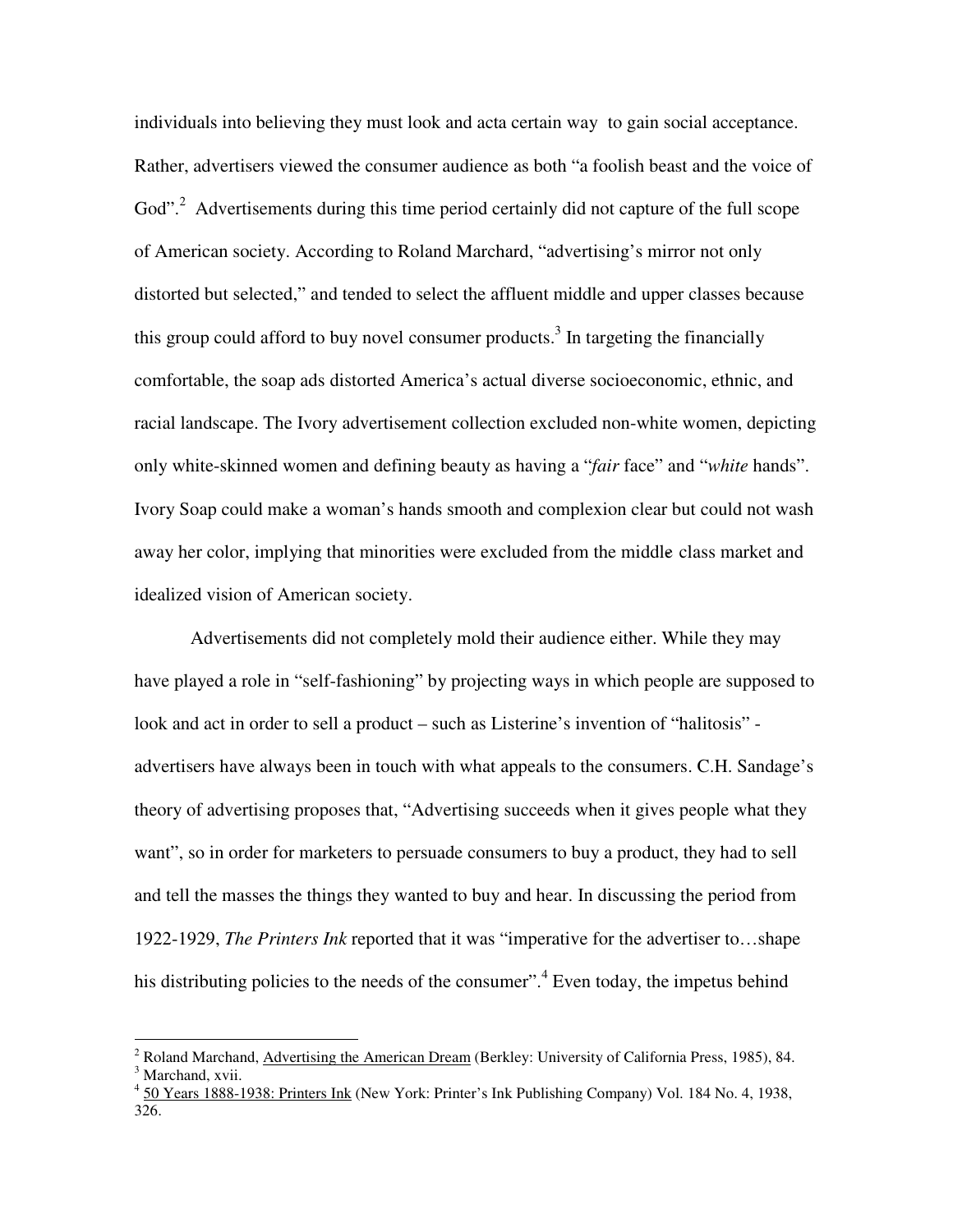Dove's "Campaign for Real Beauty" was a response to surveys that revealed how women, Dove's target market, wanted to see a change in the advertising industries' stick-thin, flawless-face definition of beauty. Because the bottom-line of an advertisement is to sell a product to consumers and "produce an all-around atmosphere that encourages consumerism in toto" ads can best be defined as a mixture of consumers' desires and companies' need to sell a product.<sup>5</sup>

Selling products was the name of the game as World War I ended and the "Age of Distribution" began. The 1920's marked the rise of consumer culture in America as mass production created a flood of consumer goods and the need for mass advertising to drive the idea of mass consumption into the heads of the American public. The 1920's truly epitomized Schudson's definition of consumer culture as "a society with a lot of consumer goods". 6 Growing out of Fredrick Winslow Taylor's idea of scientific management, Ford's assembly line, and the shift from military to civilian production in the wake of World War I that boosted production efficiency, factories churned out consumer products faster than the masses could gobble them up. As industrial production doubled during the 1920's, businesses quickly realized that competition had shifted from who could produce more to who could better distribute the huge influx of merchandise piling up as the result of the increase in production efficiency.<sup>7</sup> In 1926, *The Printers Ink* emphasized the necessity for companies to devise efficient distribution methods in recording, "Struggling to move the enormous unending load of merchandise dumped upon it by the manufacturing end of the business, the sales department, panic-stricken, rushed into new and distant territories"<sup>8</sup>.

<sup>&</sup>lt;sup>5</sup> Simone Weil Davis, Living Up to the Ads (Durham and London: Duke University Press, 2000)

<sup>&</sup>lt;sup>6</sup> Michael Shudson, <u>Advertising the Uneasy Persuasion</u> (New York: Basic Books, 1984), 7.<br><sup>7</sup> Marshand 4.

 $7$  Marchand, 4.

<sup>8</sup> Printers Ink, 325.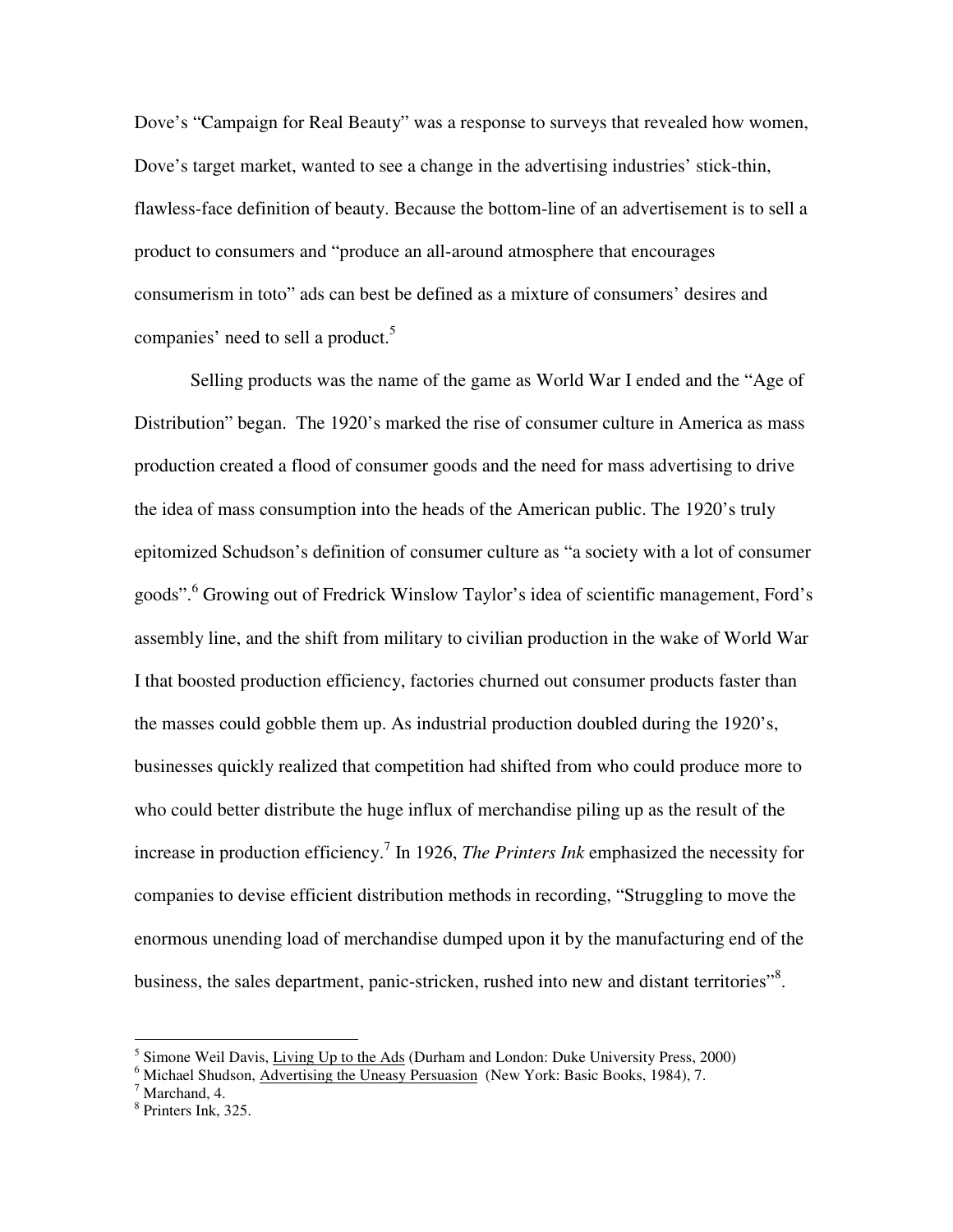Advertisers led this march to build the bridge between consumer goods and consumers' wallets, which bulged with credit lines and optimistic faith in the stock market, by navigating the masses through the piles of available products and educating them on how to adapt to the new consumer culture.

This shift from a producing to a consuming society ushered in the age of modernity and what Kathy Peiss describes as "the paradoxical effects of an urban, capitalist order – its rationalized work, bureaucracy, and efficiency on the one hand, its fleeting encounters, self-consciousness and continuous novelty, on the other"<sup>9</sup>. In this new societal order of the 1920's, women pushed open the door to the public capitalist world. Aftergaining access into politics with the passage of the Nineteenth Amendment in 1920 that guaranteed female suffrage, women now fought to have equal access to successful business careers. But unlike the government, the male-dominated industrial world was not willing to grant women this right. Compared to men, women had less access to credit, less education in business methods, and fewer established business networks, all which hindered their chances at success.10 While women made significant contributions to a few industries especially in beauty where they worked as entrepreneurs, inventors, manufactures, and distributors –these businesses were an aberration from the norm and by the end of the decade had succumbed to predominantly white male ownership with women comprising only a small percentage of employees.<sup>11</sup> Men even managed women magazines. The purpose of the *Ladies Home Journal*, a magazine designed for women readers and one of the "most popular of its kind in the world", was to "give practical suggestions for daily living...and aim at the home in addition to the woman in it". Yet throughout the 1920's

 $9\text{ Kathy Peiss, Hope in a Jar}$  (New York: Henry Holt and Company, 1998), 6.

 $10$  Peiss, 71.

 $11$  Peiss, 63.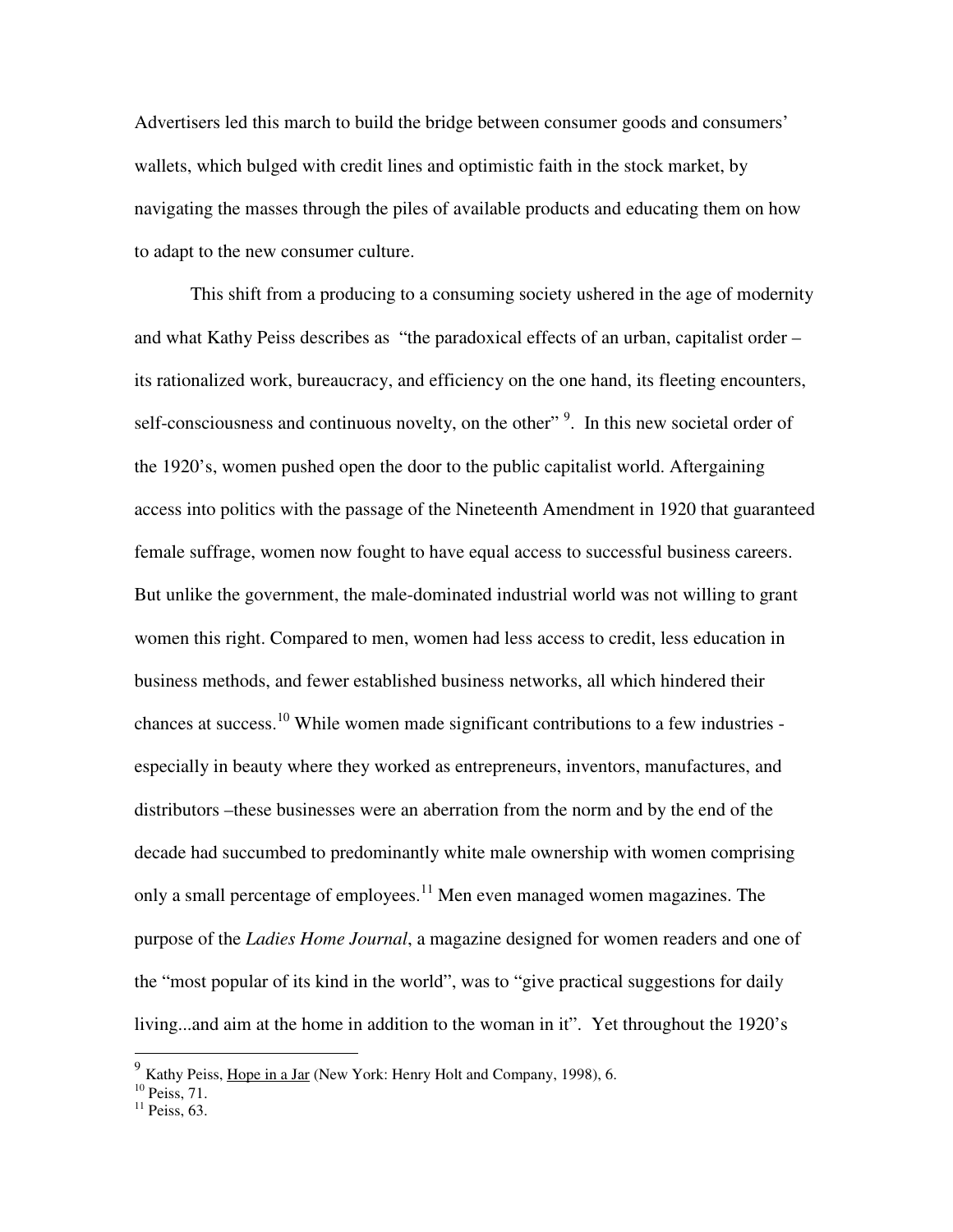male editors and contributors controlled the magazine even though men, as former editor Edward Bok confessed, typically had little understanding of women's needs.<sup>12</sup>

Instead of joining men in the traditionally patriarchal realm of business, women became consumers in the new capitalist order, with the role of buying the influx of goods that the rationalization and efficiency of labor produced. Thought to make up more than 80 percent of the consumer market, women became the primary targets of advertisers, who drew upon traditional conceptions of women as being a part of the domestic sphere and acting emotionally as opposed to rationally. As Jackson Lears stressed, "Advertising journals constantly emphasized the importance of reaching women, who (it was assumed) managed household purchasing…and proved especially vulnerable to emotional appeals". <sup>13</sup> *The Printers Ink* highlighted how markets relied on traditional views of women as emotional, vain, and subservient to husbands in reporting, "Emotional appeal became an important part of the advertiser's equipment. Copy began to deal with such things as health, happiness, comfort luxury, sentiment, social success and the arts of winning the favor of the opposite sex<sup> $14$ </sup>. Although the shift from production to consumption had given women the important role of consumer in the market system, marketers' continued to hold conventional perceptions of female interests and motivations.

However, the definition of the traditional domestic realm changed with the new consumer culture as it now included the public act of purchasing. The "fleeting encounters, self-consciousness, and continuous novelty" of modern consumerism increased women's need to focus on appearance, which created the beauty culture that began to define

<sup>&</sup>lt;sup>12</sup> John Mason Brown, <u>The *Ladies Home Journal* Treasury</u>, (New York: Simon and Schuster, 1956), xii.<br><sup>13</sup>T.J. Jackson Lears, "From Salvation to Self-Realization: Advertising and the Therapeutic Roots of the Consumer Culture, 1880-1930." The Culture of Consumption: Critical Essays in American History, 1880- 1980, (New York: Pantheon Books, 1984), 27. 14 Printers Ink, 362.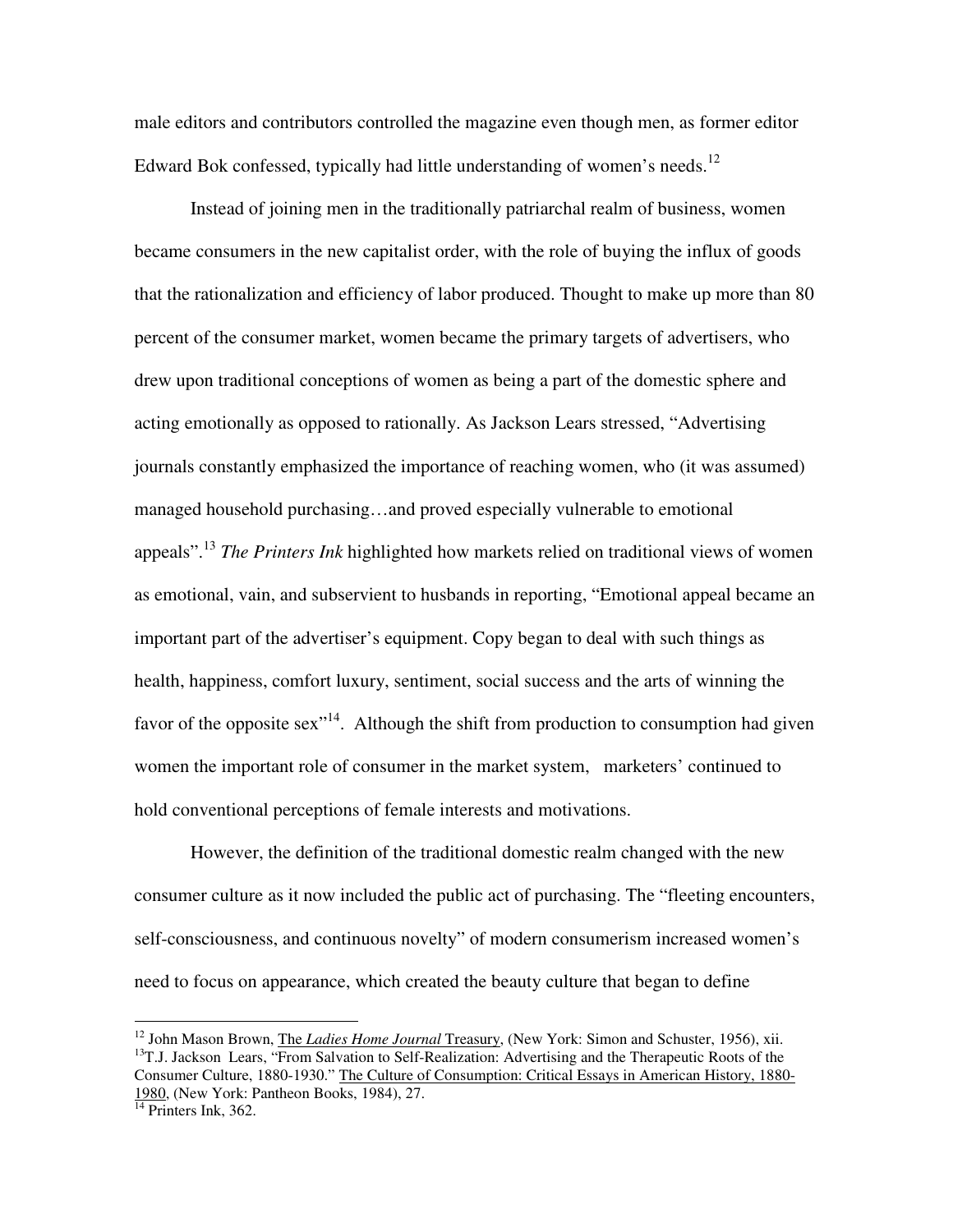femininity<sup>15</sup>. The mass market - created by businesses to distribute their mass-produced goods – made public life impersonal, which subsequently forced women to rely on their looks as a way of conveying status and prestige. This created the beauty culture upon which women built their personal identity and the proliferation of beauty products to help them do so. Advertisements helped women navigate through this new beauty culture and relieved the social anxieties produced alongside the flood of products, brands, and new technologies. Advertisers employed personal techniques to appeal to the consumer's desire for guidance in the impersonal mass culture. Using editorial copy that blended in with the magazine print, they assumed "the role of friend and confidante" through testimonials of "ordinary people", fictional "friends", and celebrities that advise d and coached the consumer on what products and brands to buy and how to use them.<sup>16</sup> Market research in 1925 showed that women were "impressed with ads that gave detailed instructions" and "frequently used the language of commercial beauty culture to discuss their skin-care and grooming habits", exemplifying the role of advertisers as guides to the vast array of new beauty products in the marketplace.<sup>17</sup> As beauty culture underscored women's entrance into the public realm as consumers, it also perpetuated the association of femininity with vanity by emphasizing appearance as the way to adapt to the modern consumer culture.

Ivory Soap advertisements fit right into the new consumer culture. Established in 1882 by Procter & Gamble, Ivory Soap's slogan "It Floats" has had one of the most durable campaigns in the history of American advertising, in no small part because of the company's ability to dress their advertisements to weather the market's climate.<sup>18</sup> In the

<sup>&</sup>lt;sup>15</sup> Peiss

<sup>&</sup>lt;sup>16</sup> Marchand, 13.

 $17$  Peiss, 173.

<sup>18</sup> Fox, 24.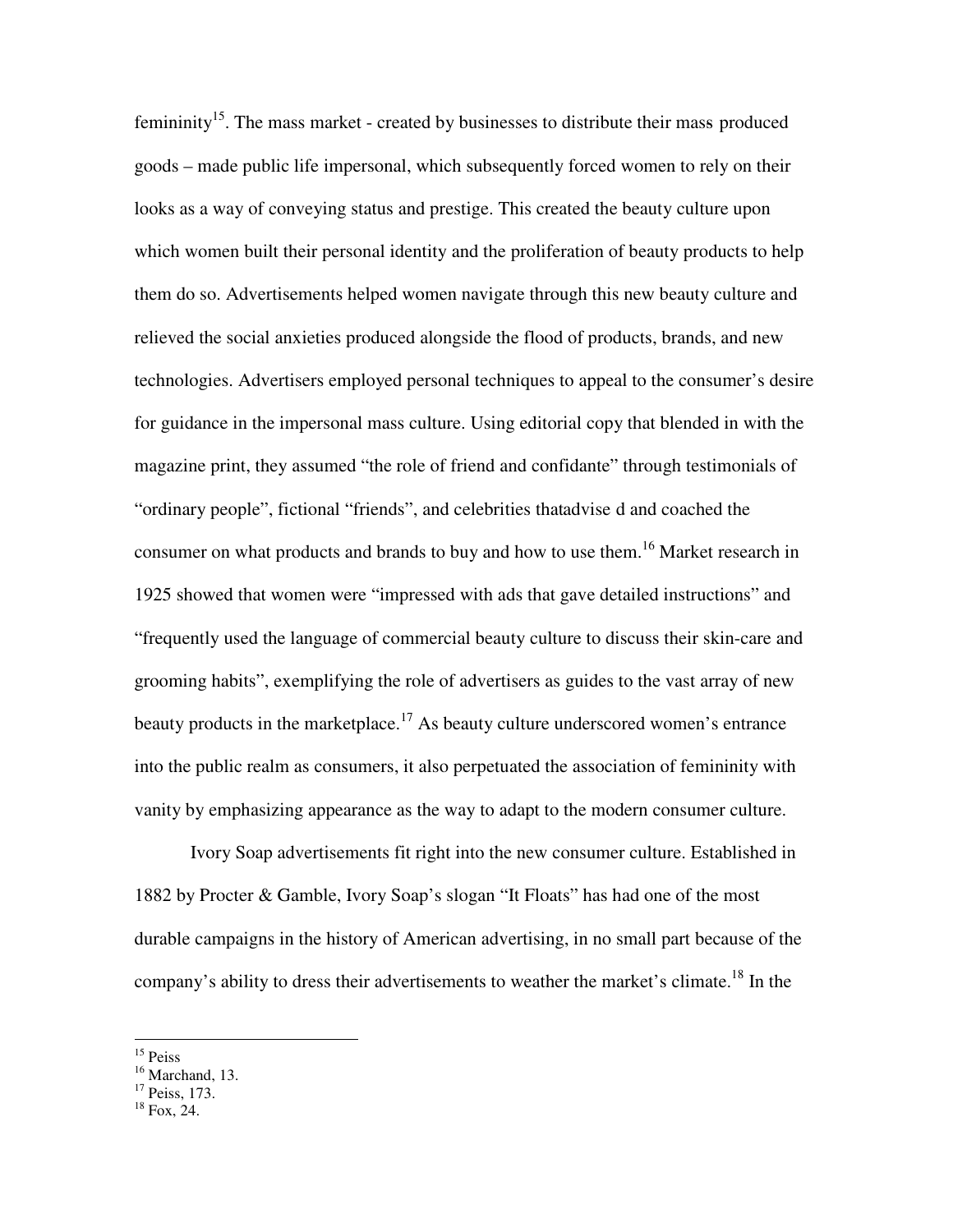1920's, they moved the "It Floats" slogan from the caption to the fine print to adjust their marketing techniques so that the ads appealed to women's anxieties surrounding the impersonal beauty culture. In an advertisement printed in 1924*,* the conversation between a women and potential suitor, both dressed in Victorian clothing and black masks covering their eyes, illuminated how appearance now defined identity:

"But you don't know me, sir.'

'Ah, but I do, Lady. Thy fair face betrays thy masked eyes. Thou'st none other than the charming Sally of my dreams!'"

In underscoring the importance of looks, this ad advised women that they should have a beautiful complexion that radiates "the natural glow of cleanliness" to correctly compose themselves in the public realm and gave a detailed step-by-step guide on how to achieve that desired complexion: "a face-bath with Ivory and warm water, followed by rinsing and a dash of cool or cold water."<sup>19</sup> Other Ivory ads further stressed the importance of appearance in the new consumer culture. The line "among all of the memories of her, the most vivid of all, perhaps, is the velvety beauty of her skin" guided women through the beauty culture marketplace by pointing to the use of Ivory as a way to ensure that her beauty would be remembered.<sup>20</sup> While soap is used to clean practically everything, the ad treated Ivory suds solely as a beauty product as a way to create a specific need for it in the crowded market.

This ad more importantly illuminated the realities of women in the new modern age: despite women's increased participation in the public arena, including educational

<sup>19</sup> Ivory Soap. Advertisement. *Vogue*, 1924. Ad Access. 1999. Duke U.

http://scriptorium.lib.duke.edu/adaccess/

<sup>&</sup>lt;sup>20</sup> Ivory Soap. Advertisement. Good Housekeeping, 1928.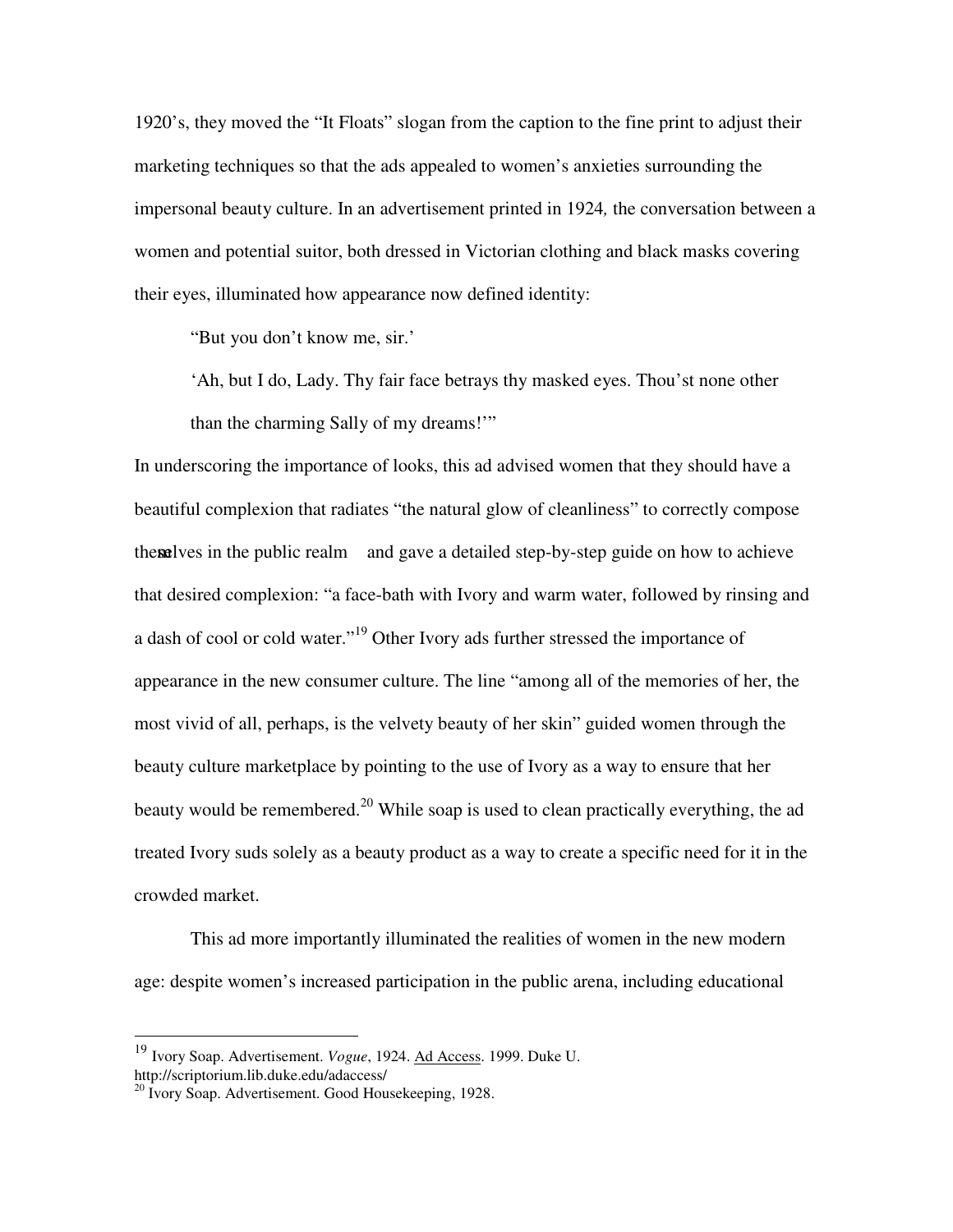attainment, jobs, and voting, female's foremost obligation was still expected to be the home. The quotes from classmates showed that the "ordinary" woman featured in the ad attended college, yet the heading "With *homekeeping* ahead" affirmed that the only "new duties" that her hands would face were the domestic tasks of cleaning dishes, bathrooms, and linens and the only empowerment she would experience in the public world was the power of the consumer to choose between "Guest Ivory", "Bath Ivory", "Household Ivory" and "Ivory Flakes".

Other Ivory ads intertwined women's expectations and desires towards domestic duties and vanities. An ad published in a 1929 edition of *McCalls,* another woman's home journal, emphasized women's desire for beauty in relation to household chores. Evoking the personal touch that guided women through the new consumer culture – it addressed the audience as a personalized "you" and treated the ad as a "suggestion" from one friend to another – directed women towards the traditional feminine role. It advertised that Ivory protected feminine beauty during the "busy hours" of performing household "soap-andwater tasks", implying that these women were expected to spend their day scrubbing "gleaming china, lacquered furniture, glossy woodwork, colored cotton, and linens." This ad also treated soap as a beauty product alongside a household cleanser, comparing it to "other beauty aids in the bathroom and upon dressing room tables" and emphasizing its effect on smoothing women's skin as opposed to its ability to clean dishes.

The ads also entwined beauty and domesticity with women's search for a husband. An ad from 1926 entitled "Beauty's truthful suitor" told the story of a princess who chooses her husband out of many suitors because he offered her Ivory soap and water as a beautifier. The successful suitor wooed her by saying, "Oh lovely Princess, nothing can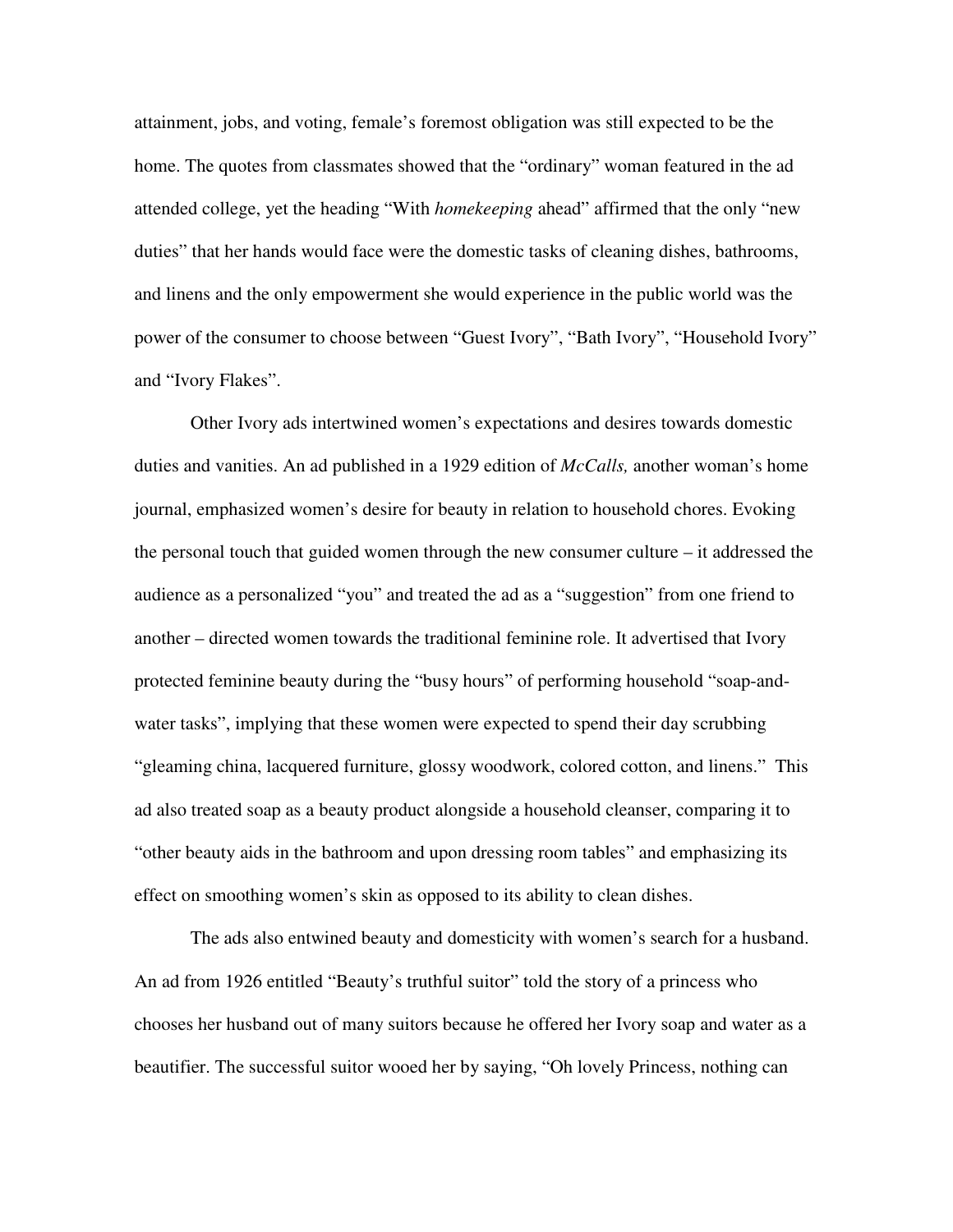make you lovelier, but these will keep you lovely. Will you marry me?"<sup>21</sup> The 1924 ad similarly suggested that beauty attracts suitors, as the suitor in the conversation called the woman "the charming Sally of my dreams" on account of her "fair face".

The ads' emphasis on beauty suggested that vanity constituted a part of the feminine ideal since advertisers assumed that women would want to buy beauty items. This concept of consumers buying out of desire as opposed to necessity grew out of the luxury economy of the 1920's. Mirroring the economy, the Ivory Soap ads adapted a luxurious tone. Lavish-sounding words such as "charm", "dainty", and "loveliness" filled up the copy while pearls, fine china, and dresses made of rich materials draped women in the pictures. The ads even treated the cheap price of Ivory as a deterrent, saying things along the lines of "the modest price…is not a measure of its value, for if we were to charge you a dollar, we could give you no finer, purer soap."<sup>22</sup> A 1926 advertisement truly epitomized the expensive desires that the luxury economy evoked, saying "Dainty new guest Ivory very costly  $-5$  cents."<sup>23</sup>

The luxury economy of the 1920's creating what *Printers Ink* called "the dizzy levels of fictitious prosperity…with the accompanying obsessions of a new era of permanent prosperity."24 The economy seemed well-protected by the thick layer of products that factories efficiently churned out,  $\phi$ t this unbalanced abundance of products in relation to consumption contributed to the economy's collapse in the 1930's. *The Printers Ink* accused under-consumption of being the main culprit of the 1929 stock market crash and the ensuing Great Depression, yet the consumption culprit was also the life-

<sup>&</sup>lt;sup>21</sup> Ivory Soap Advertisement. *McCalls*, 1926.<br><sup>22</sup> Ivory Soap Advertisement. *Vogue*, 1924.<br><sup>23</sup> Ivory Soap Advertisement. *McCalls*, 1926.<br><sup>24</sup> Printers Ink, 398.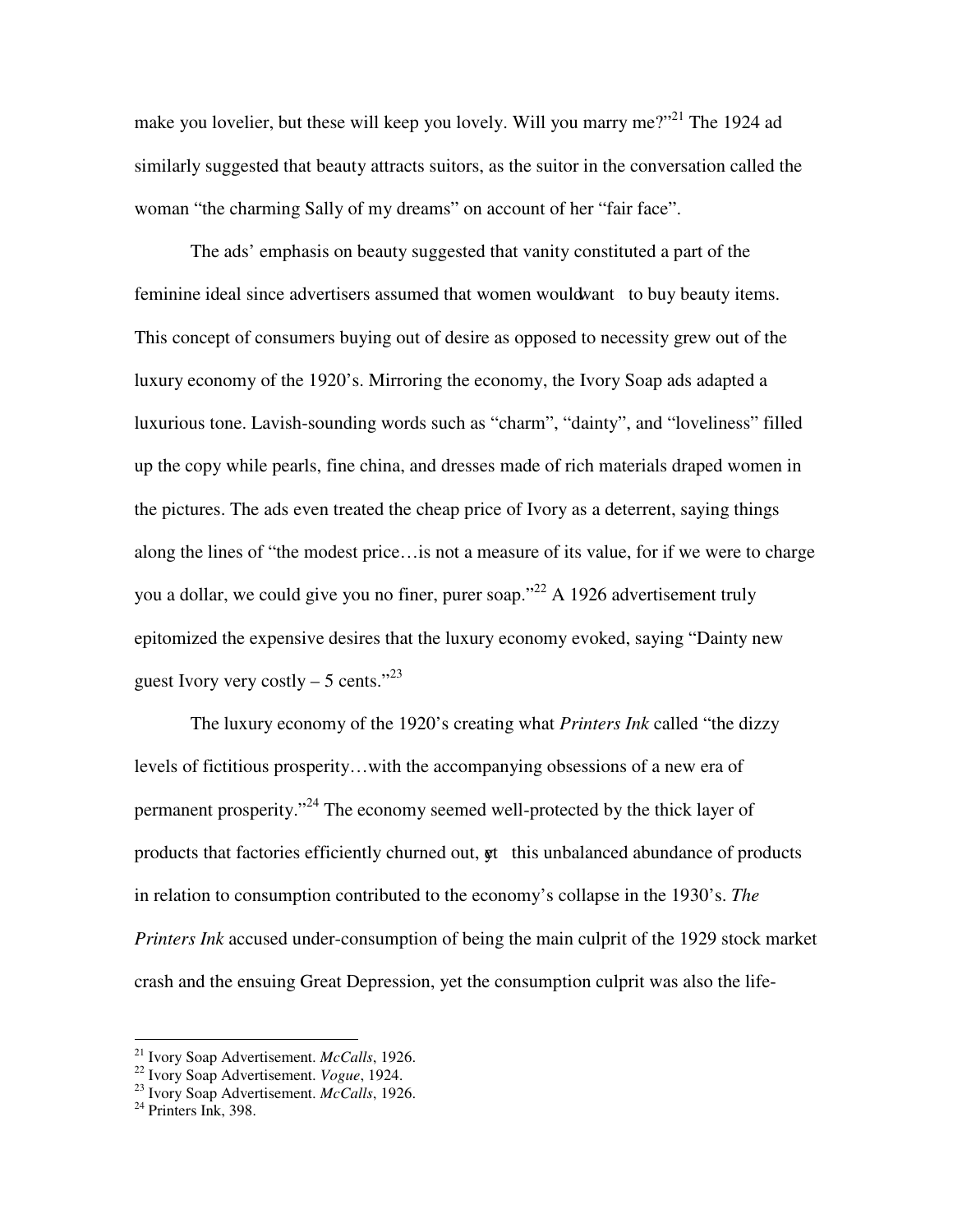support that ensured industry survival during the hard times. As the economy plummeted, the role of advertisements changed. Instead of using marketing to promote the new consumer culture, industries now relied on advertisements to keep consumption going. However, reduced incomes and drastically rising unemployment rates cut down the buying power of consumers. Retail sales dropped 47.7 percent from 1929 to  $1933^{25}$  and with one in four workers unemployed by 1934, Americans could no longer squander money on "unnecessary frills and gadgets" but needed "cheap, honest, durable products" <sup>26</sup> As a result, advertisers refocused their attention on economic benefits of products in order to appeal to the consumer's new depression-induced realities.

The New Deal imposed the threat of federal government intervention in the economy during this time. While consumers had voiced concern over advertisement's claims before the depression hit, the economic turmoil in the early 1930's increased the consumer movement's search of truthful advertising because money had become too scarce to be squandered on a product that did not meet its promises. As the National Relief Administration passed laws signifying government regulation of agriculture, food, and drugs, government officials also sought to regulate advertisements to protect consumers' wallets from misleading advertisements. However, it wasn't until 1938 that the government succeeded in declaring "deceptive acts of commerce unlawful", and demanded that companies stop advertising false claims. $27$ 

These new government stipulations helped the female consumer. A decade of experience had changed them from insecure to wise consumers who, given the economic direness of the time, were expected to make smart shopping decisions because of their

 $25$  Printers Ink, 393.

 $26$  Fox, 120.

 $27 \text{ Fox}, 168.$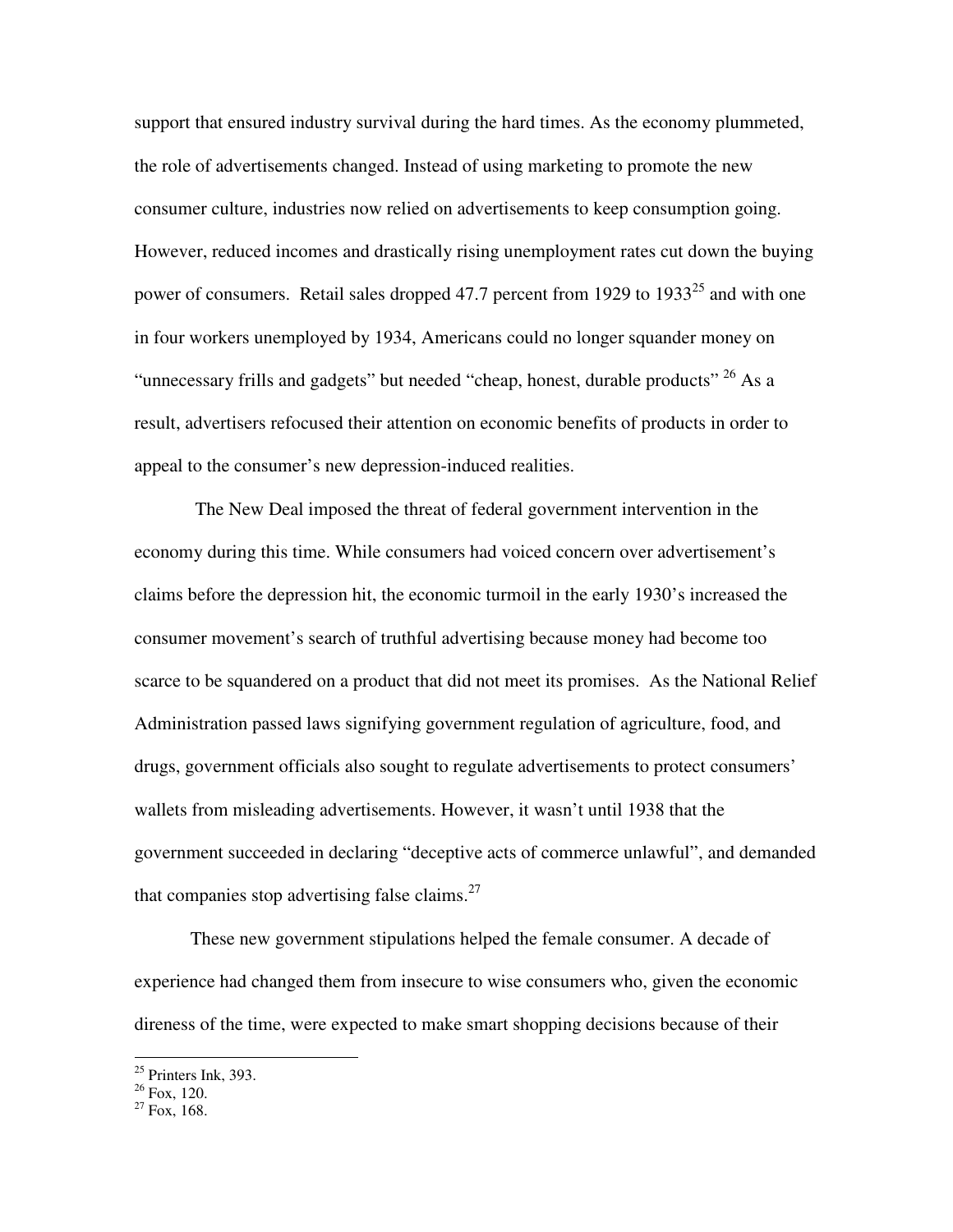households' meager incomes. Women did not consider beauty maintenance unnecessary during the depression and the beauty culture prevailed as females found ways to keep up their appearances despite pinches in their wallets. For example, in African American communities, women hit hard by the depression continued to flock to beauty salons, paying their hairdresser with food if they had run out of money.<sup>28</sup>

The Ivory Soap ads that ran during the 1930's reflected consumers' economic concerns during the decade of depression. Instead of minimizing Ivory's cheap cost and focusing exclusively on one particular function of the soap, the advertisements now underscored the soap's low price and multi-purpose uses. An advertisement from1937 explicitly draws upon the economic woes of the everyday consumer in order to illustrate the sensibility of Ivory suds when strapped for cash. In a soapy comic strip story - a trend in advertising formatting that caught on after a Gallup poll revealed the widespread popularity of comic strips in newspapers - the comic strip husband had a small income, typical of most Americans during this time period if they had an income at all.<sup>29</sup> The last box of the comic strip focused entirely on Ivory's cheap cost, as the print stated "when pure gentle Ivory costs so little, it's folly to use washday soaps for dishes" and the comic strip wife exclaimed, "I figure it costs only about a cent to wash dishes with large-size Ivory!"<sup>30</sup> Another advertisement from  $1933$  – the year unemployment reched its all -time low – devoted itself entirely to accentuating the economic practically of Ivory with the headline, "IVORY SOAP at the lowest prices in 17 years. Millions are using IVORY for everything". The pictures illustrated the soap's breadth. Ivory washed clothing and linens, cleaned dishes, furniture, and bathrooms, beatified complexions, hands, and hair, and all

<sup>&</sup>lt;sup>28</sup> Peiss, 237.

 $29$  Printers Ink, 342.

<sup>&</sup>lt;sup>30</sup> Ivory Soap Advertisement. Saturday Evening Post, 1937.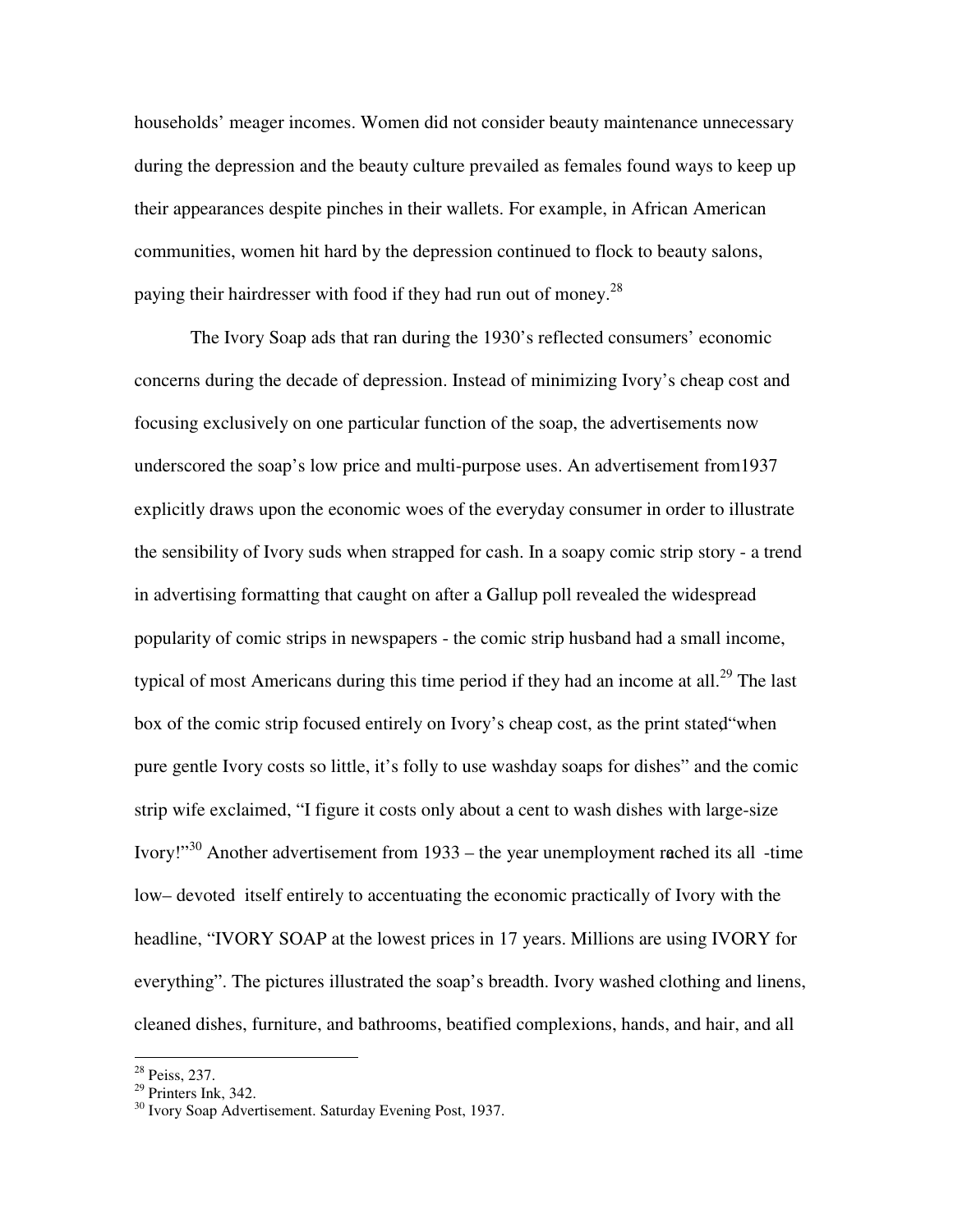members of the family – wife, husband, and baby – could use it. The ten testimonials stressed the soap's multiple functions as well. For example, the testimony titled "Shampoo" stated, "In addition to using Ivory now for floors and woodwork, dishes and 'to keep our dishes new' Mrs. K.M. Rutherford, N.J. says, 'We love Ivory for Shampoos – it rinses out so easily."<sup>31</sup> These testimonial personal touches, while still drawing upon the desire for intimacy in an impersonal consumer society, showed that women's experience as consumers had made them wise. They no longer needed detailed guides on *how* to use the product, but advice on *what* products were the most economically practical to purchase.

Despite the sweeping economic changes that emerged from the rubble of the stock market crash, the ads carried on their portrayal of woman as a housewife confined to domestic chores, caring for her children, and pleasing her husband. Each of the testimonials in the 1933 ad came from women, reflecting that women's domestic duties included venturing into the market to buy soaps and other household products. The ad's depiction of women also drew pon the assumption that women were responsible for household chores, as the ad pictured them scrubbing dishes, wiping down furniture, and hanging laundry to dry. The illustrations also reflected a woman's devotion to her family, picturing one woman holding her baby boy (whom she called "my most cherished possession") and another woman helping her husband put on a tie.

As in the 1920's, the Ivory ads in the 1930's portrayed women using appearance to attain and maintain a husband in a marriage where she domestically served his needs. The 1933 ad touched upon the assumed vanity women need to grab men's attention as one testimonial stated, "my blond hair looks so glossy and bright that even my unobservant husband noticed its improvement." The response of the female protagonist in the 1937 ad

<sup>31</sup> Ivory Soap Advertisement. *Ladies Home Journal*, 1933.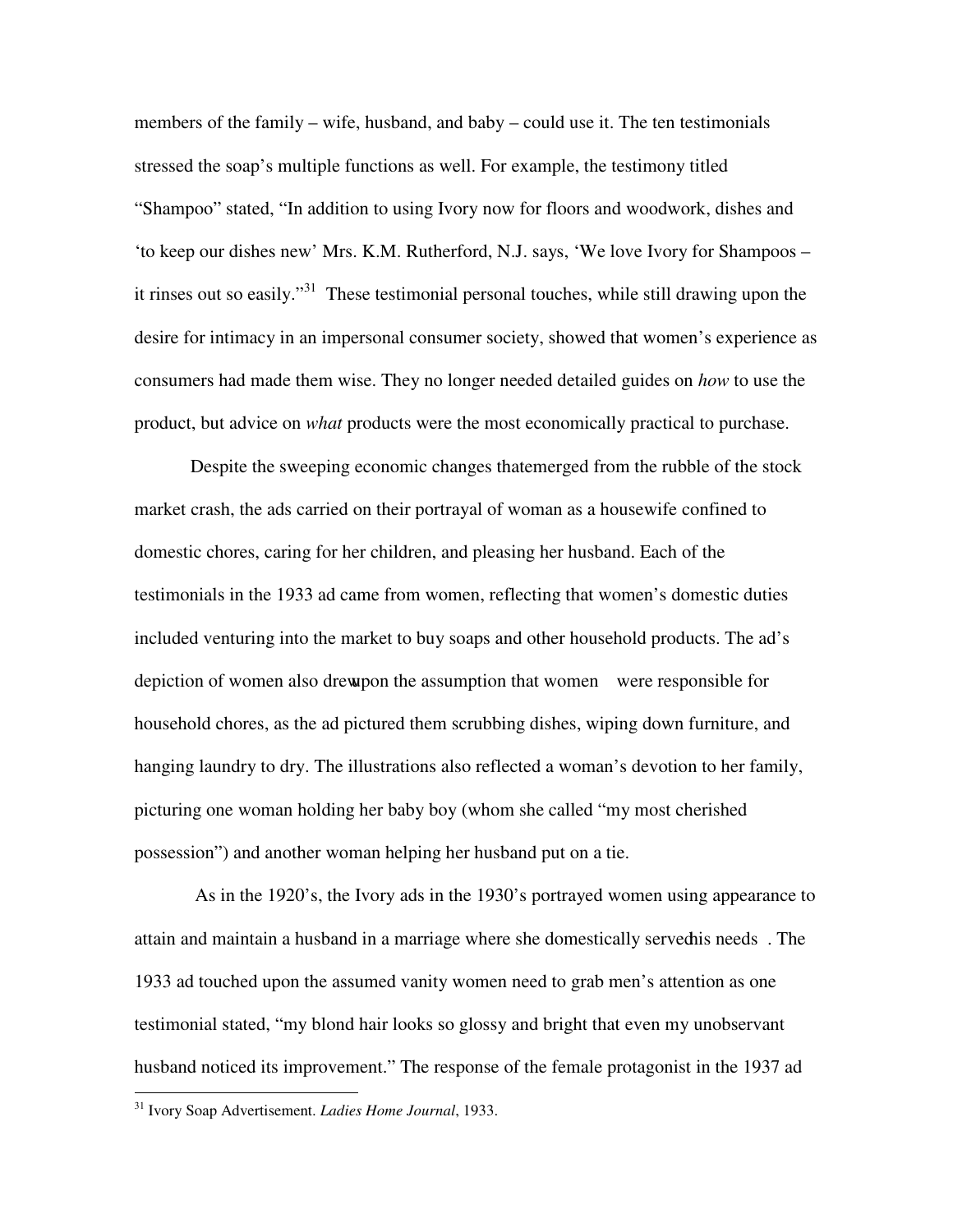to her finance's proposal epitomized the wife's selfless and subservient role as she exclaimed, "I'd just love to cook and wash dishes – for Wayne!" That same ad reflected the relationship between female vanity and domestic duty as it capitalized on women's fear of having rough hands from dishwashing. The female protagonist literally cried over her coarse red hands as she tearfully lamented, "Just wait 'till he sees how awful my hands look from dishwashing!" She then started using Ivory Soap, which as she washed the dishes washed away her tears. At the dinner table she happily said to her father, "After dinner you'll see why my hands are still pretty  $-1$ 'm washing dishes with Ivory.<sup>32</sup>

The fear of "dishpan hands" that the Ivory advertisers created came from the company's own need for consumers to crave their product, as industries and advertisers faced financial troubles alongside consumers during the depression. Procter and Gamble also utilized a scientific strategy to create a need amongst consumers for soap was scientific. The advertisement supplemented the comic strip story with dubious scientific research that asserted Ivory Soap "agrees with more type of skins than any other soap tested." The vague language, "scientists from a leading university recently tested six leading soaps on every type of complexion" so "undoubtedly your type of skin was studied in these tests, too" begs the questions, what university, and, was *every* possible skin type actually tested? Even though Procter and Gamble often advertised Ivory Soap as a beauty product, as a primary cleansing agent it escaped the throes of the Food, Drug, and Cosmetic Act of 1938 that sought to protect consumers from unsafe cosmetic products peddled on the market. This kind of "pseudo-scientific scare campaign" that many companies adopted in the competitive atmosphere of the depressed economy was precisely the type of "vulgar" advertising that consumer organizations rallied against and the passage

<sup>32</sup> Ivory Soap Advertisement. *Saturday Evening Post*, 1937.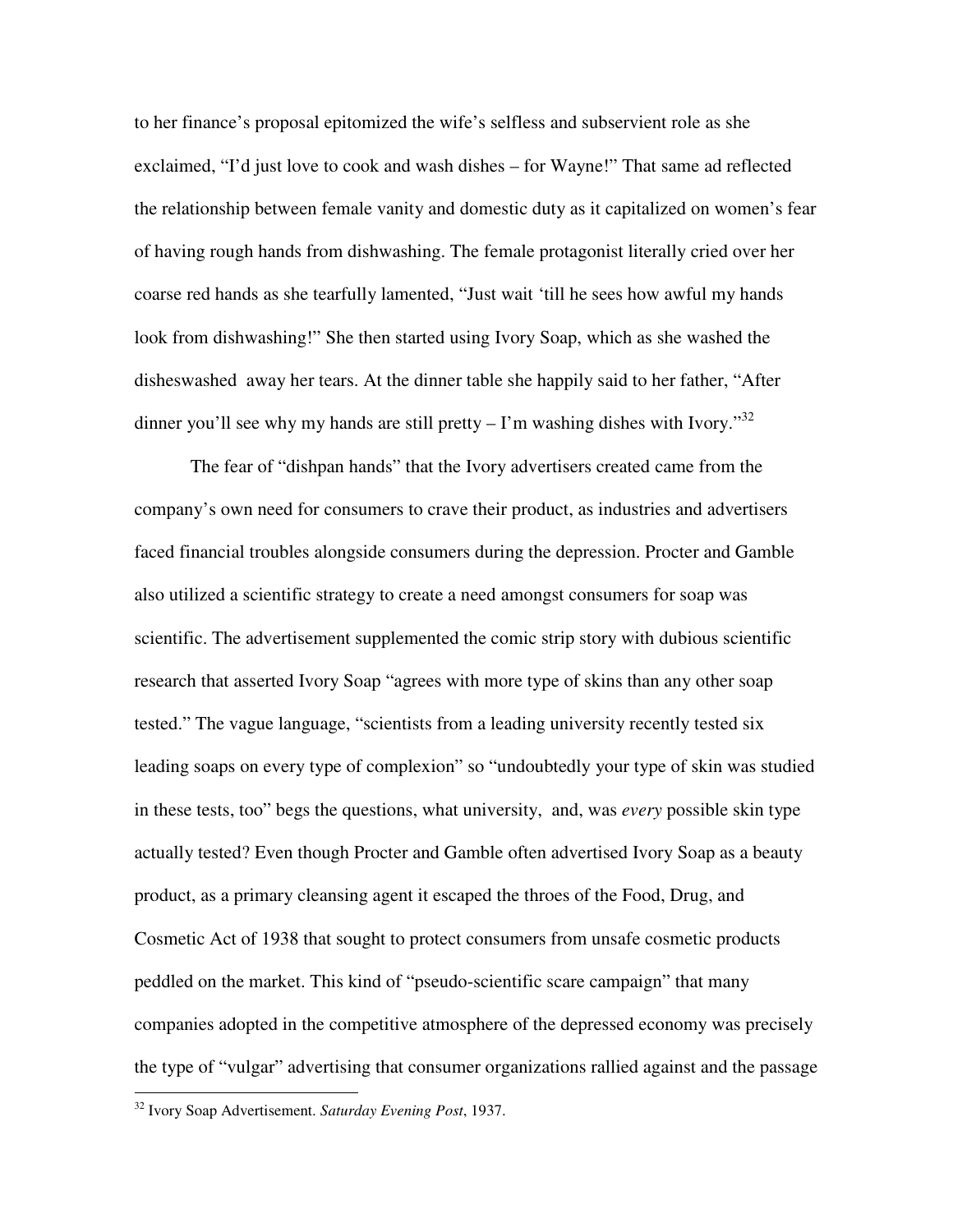of the 1938 Wheeler-Lea amendments to the Federal Trade Commission Act expunged in declaring "deceptive acts of commerce" illegal.<sup>33</sup>

While these ads were grounded in the anxieties surrounding the financial instability of the 1930's, they also provided an escape from the depression's dire realities. Marchand proposes that in the 1920's and 1930's people preferred "escapist fantasy" in their media outlets. 34 During the depression the Ivory ads drew upon this belief and continued to paint the comfortable lifestyle of the 1920's in pictures next to print that focused on the economy. Wearing fine bathrobes and beautiful gowns, women painted in the 1930's ads exhumed opulence, quite a contrast to the "slums, shacks and unemployment" overtaking the American landscape. $35$ 

The New Deal legislation of the 1930's provided some relief, employment, and recovery, yet it was not until America's entry into World War II in 1941 that production resurged and both the government and private marketers tackled the distribution problems that triggered the depression. While the New Deal administration's various government regulation and protection acts introduced the concept of government intervention with private industry, World War II marked a fully cooperative merger between the two. To help ameliorate the distribution problems plaguing the marketplace, the Industrial Expansion Act was established to "spark a balance between production and consumption" and create guaranteed markets through raising production and income. 36 Along with the shared goal of fixing the economy, industries cooperated with the government under the pretense of the "urgent responsibility to win the war" and followed federal orders that

<sup>33</sup> Marchand, 315, Fox, 168.

 $34$  Marchand, 115.

<sup>&</sup>lt;sup>35</sup> Marchand.

 $36$  Anderson, 121.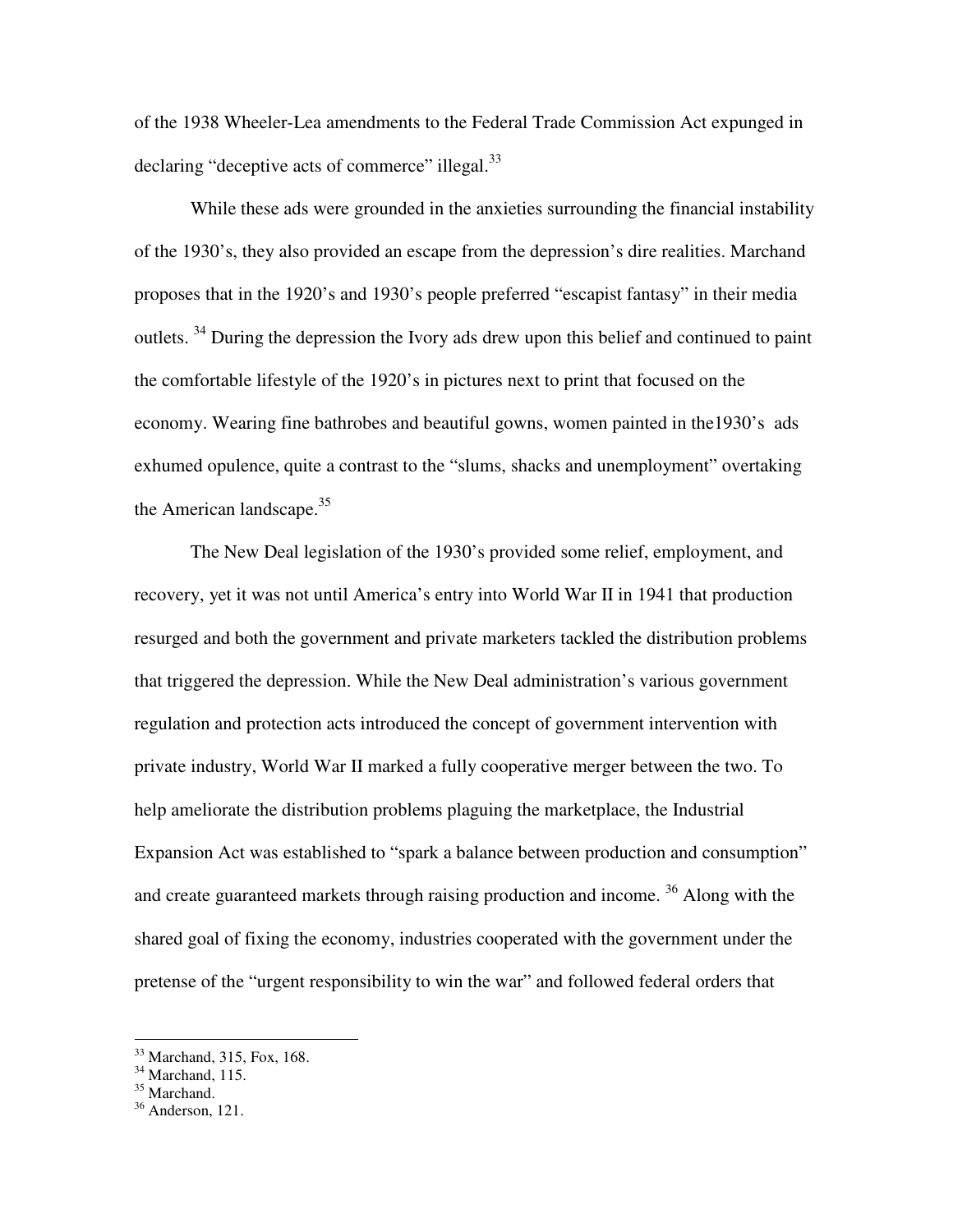stipulated the products factories would produce and what market – civilian consumers or the military - they would distribute them to.<sup>37</sup> The Office of Civilian Requirements, another federal government agency, controlled the rationing of consumer goods. It oversaw all industries in relation to the production of civilian goods, making sure that only "essential commodities" were produced for consumer needs while all other materials were allocated to the war.<sup>38</sup> The regimented wartime industry therefore changed the women's role as consumers, for now they were not just buying to satisfy personal needs and wants, but their consumer choices significantly contributed to the war.

In representing the cooperation between business and government, the advertising industry also actively offered their services to the war cause.<sup>39</sup> World War II was not only a war for democracy, but a fight to preserve the free world market contingent upon private enterprises. As a consumer's drive and guide to the marketplace, advertisers believed they had the responsibility to keep private enterprises, and therefore the free market, running. They took up the challenge to find solutions for past and potential problems of distribution, the cause of the system collapse in the early 1930's and the root of the possible dilemma of turning production over from military to civilian purposes in the postwar future. Furthermore, since the success of advertisements rests in its ability to tell consumers what they want to hear, advertising benefited from linking up with the government. Research showed that consumers, still anxious about income and employment, placed more faith in the government than in business leaders to straighten out the postwar economy. <sup>40</sup>

 $39$  Fox, 169.

 $37$  Anderson, 115.

<sup>38</sup> Johnson, 9.

 $40$  Anderson, 116.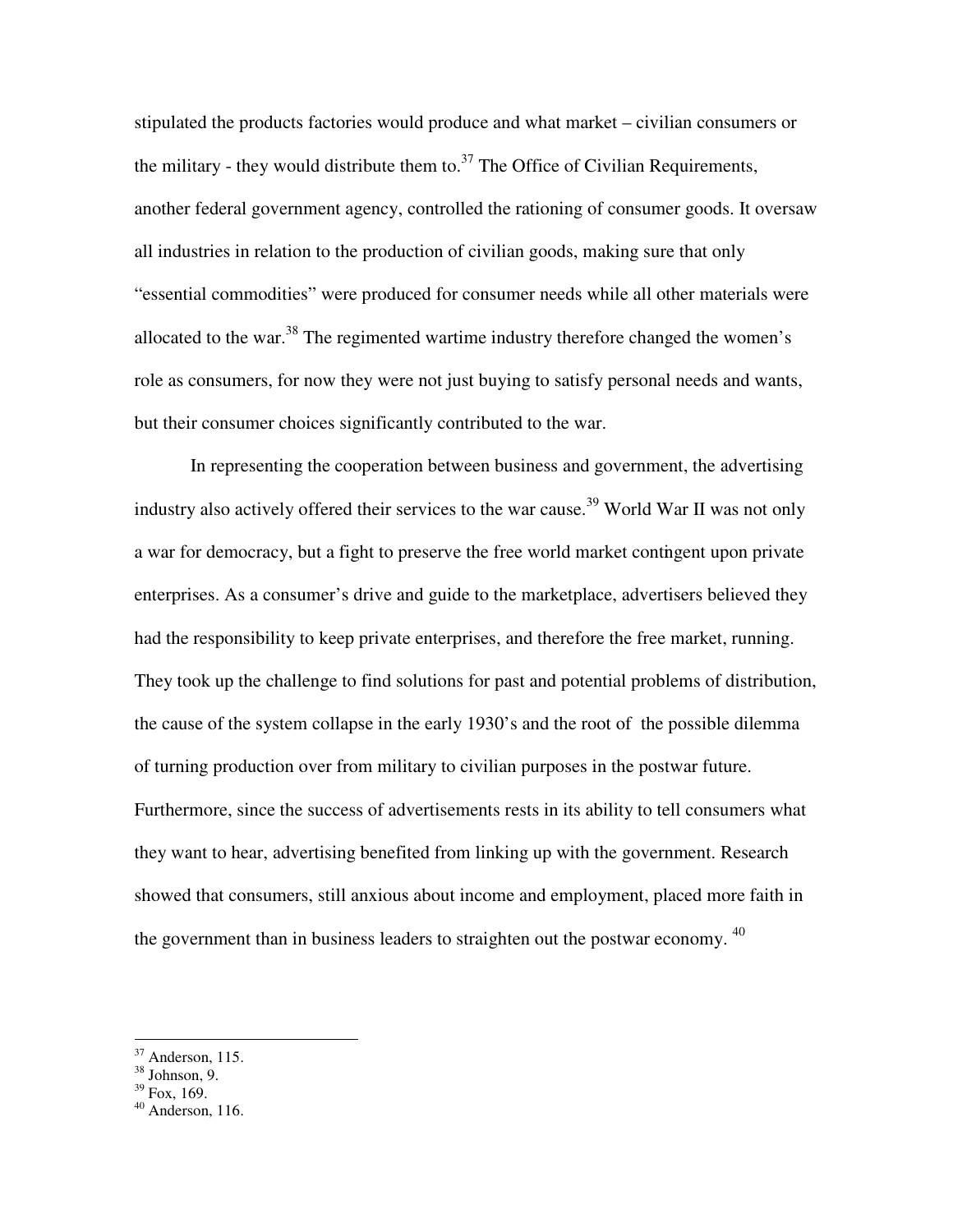The war, in altering the market economy, shifted the role that women were expected to play in it. As marketers and government officials began planning to prevent a postwar economic catastrophe, women fought for a free market victory not just as carefully rationing consumers but as producers of essential war materials to replace American men drafted overseas. Richard Johnson, the director of the Consumers Goods Division of the wartime Office of Civilian Requirements, illustrated the shift in the role of women away from the domestic sphere and into the business realm in his example of essential civilian commodities. He pointed out that "women are needed more in war work away from home, and so we need more baby diapers than ever before in order to assist the women in their shifts from home to factory."<sup>41</sup> For economists and companies looking to prevent another breakdown of the distribution system and economy crash in the postwar years, women's new producing role posed a problem. Marketers understood maintaining a high level of employment was essential for raising the standard of living so citizens could afford to buy the heap of goods in the consumer market. Yet many predicted that employment would vex the postwar industry's ability to effectively distribute products because industries would have to find jobs for the 25 to 30 million workers, including oversea soldiers overseas and women working on American soil, that the military and war cause currently employed.<sup>42</sup> In response to Johnson's question, "How can civilian employment and civilian consumption be rapidly increased?" advertisers and the government would have to find a solution as they dealt with the current issues of balancing military and civilian production. 43

 $41$  Johnson, 8.

<sup>&</sup>lt;sup>42</sup> Anderson

<sup>43</sup> Johnson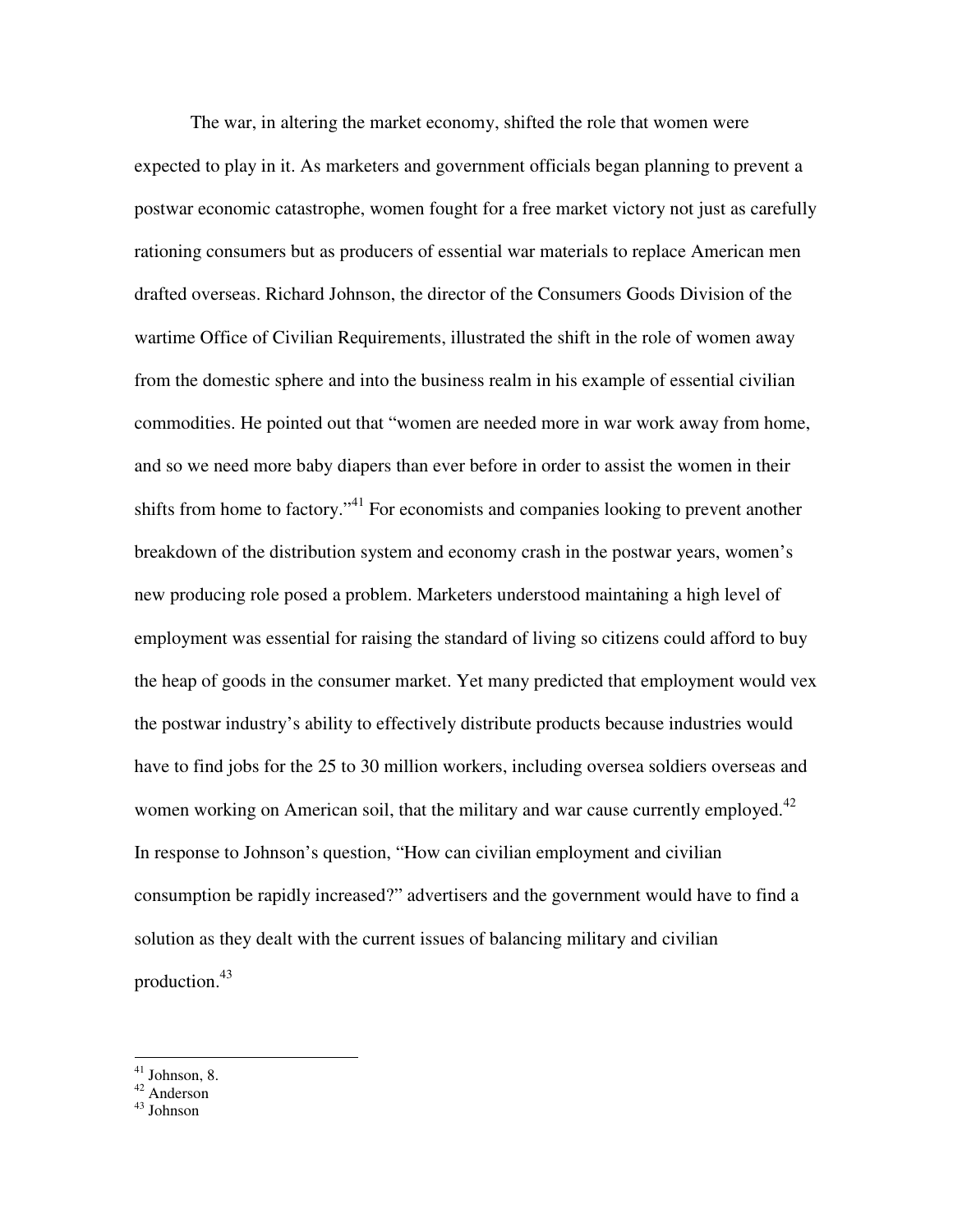Soap must have fallen under Johnson's definition of "essential" civilian commodities because Procter and Gamble continued to churn out Ivory Soap advertisements amidst the guns and bullets that overtook industrial assembly lines. In sync with Anderson's advice to "talk in terms of benefits that the individual's self-interest recognizes", Ivory ads shifted their message to fit with women's wartime demands. One ad entitled "Tick! Tick! Tick! I'll Tell You Quick!" appealed to the fact that women had less time for household chores now that the war required women to take on jobs outside of the home. A watch narrated the story of a woman who tested out Ivory's speed of washing dishes emphasiz ing Ivory's time efficiency with quips like "Time! Done already!" and "Watch your watch for proof that you don't lose a minute with 'velvet suds'."<sup>44</sup>

Ivory advertisements also reflected the cooperation between industry and government during the war and the marketing mentality that advertisers played an important role in winning the war. An ad from 1943 responded to the government-imposed rationing of civilian goods as it provided consumers with a list of three ways to save soaps under the heading, "Save Soaps! They Use Vital War Materials!"<sup>45</sup> Patriotism pervaded into Ivory ads in both pictures and language that suggested an "America victorious" ethos. Ads painted men and women in uniform, showing that both genders actively participated in the war. A headline of a 1943 ad played a triumphant war tune as it proclaimed, "How to win engagement, " followed by subscript that said "Here's sound *strategy* in complexion care that can help you *win* new beauty...and his heart' [italics added].<sup>46</sup>

The double-meaning behind the slogan "How to win an engagement" revealed that while World War II changed women's roles in the economy, their domestic aspirations and

<sup>44</sup> Ivory Soap Advertisement. *Better Homes and Gardens*, 1942.

<sup>45</sup> Ivory Soap. Advertisement. *Woman's Home Companion*, 1943.

<sup>46</sup> Ivory Soap Advertisement. *Ladies Home Journal*, 1943.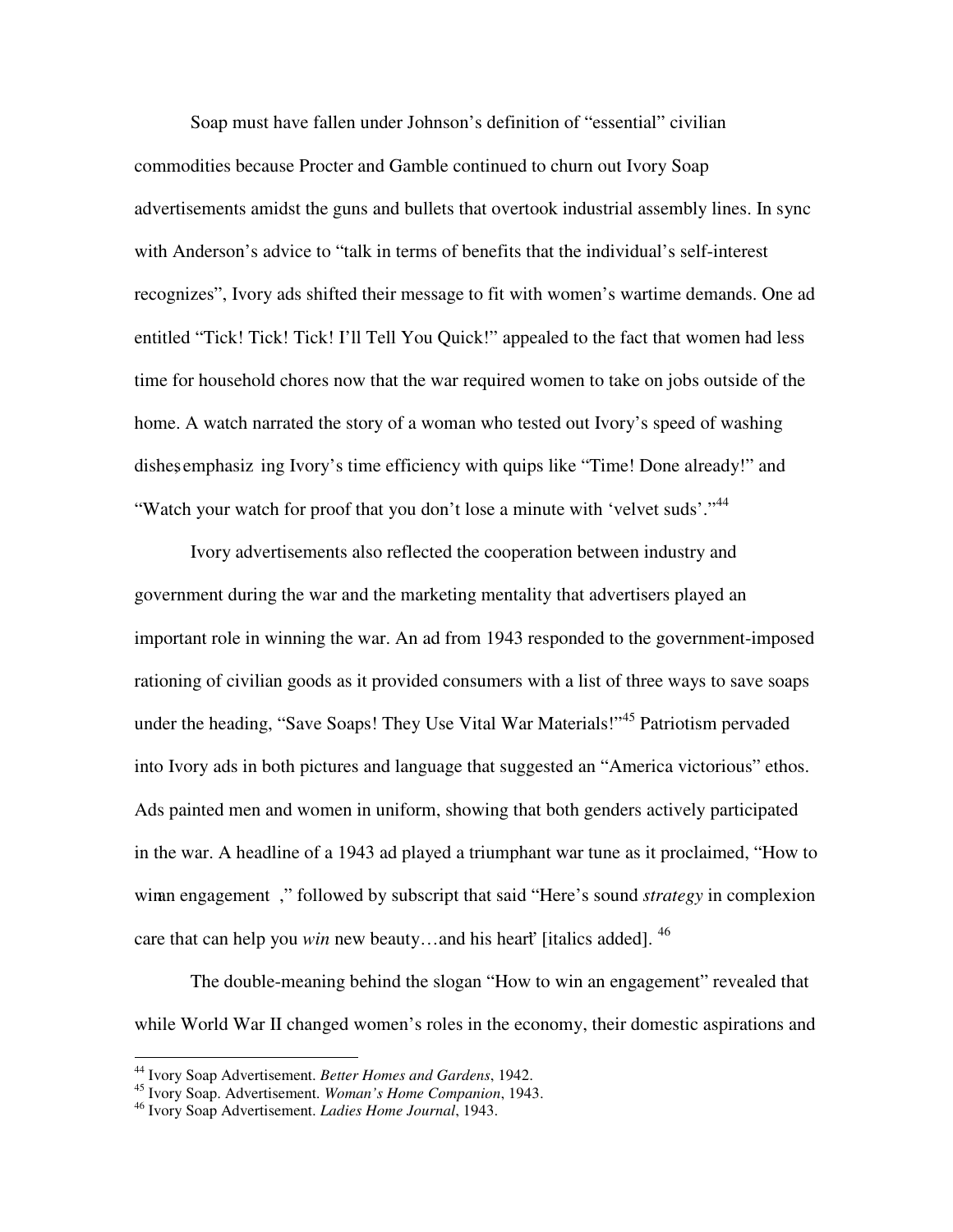fulfillments remained the same. Although the woman pictured in the ad dressed in military uniform, the engagement the ad gave advice on winning was that of marriage and the best way to secure a husband was through "beauty treatment." In fact, the storyline of women finding fulfillment through beauty care and marriage seeped into nearly every advertisement. In an ad from 1943, when a girl Nora "who always looked sad and never had dates" started using Ivory Soap, she soon "came to class with a diamond ring on her hand" and "was now the happiest girl in the world."<sup>47</sup> Another woman featured in a 1942 Ivory ad implicitly defined fulfillment in terms of getting attention from her husband, stating "He knows I love to have a fuss over me when I'm feeling punk" and "he takes me out like a heavy date and murmurs sweet nothings...about my smoother softer hands."<sup>48</sup> This shows that while women worked the factories, they were still expected to find fulfillment in a husband and would best achieve this desire through vanity treatments.

The college setting of the 1943 ad illustrated that the domestic ideal followed women even as they publicly participated in education. Starting in the 1920's women had increasingly enrolled in colleges and universities, much like the women who entered the man's realm when they took over men's jobs during World War II. The new realities of woman's education and traditional expectations of domesticity caused women to question their futures. Betty Friedan, author of the *Feminine Mystique*, recalled that in 1942, "I had no image of myself, stretching beyond college…I could not go home again to the life of my mother and the women of our town, bound to home, bridge, shopping, children, husband, charity, clothes."<sup>49</sup>As the Ivory ad reflected, the education system itself provided one way for women to balance their educational attainment and household obligations as

<sup>47</sup> Ivory Soap. Advertisement. *Woman's Home Companion*, 1943. 48 Ivory Soap Advertisement. *Good Housekeeping*, 1942.

<sup>49</sup> Betty Friedan, The Feminine Mystique, (New York: Laurel, 1983, orig. 1963), 69.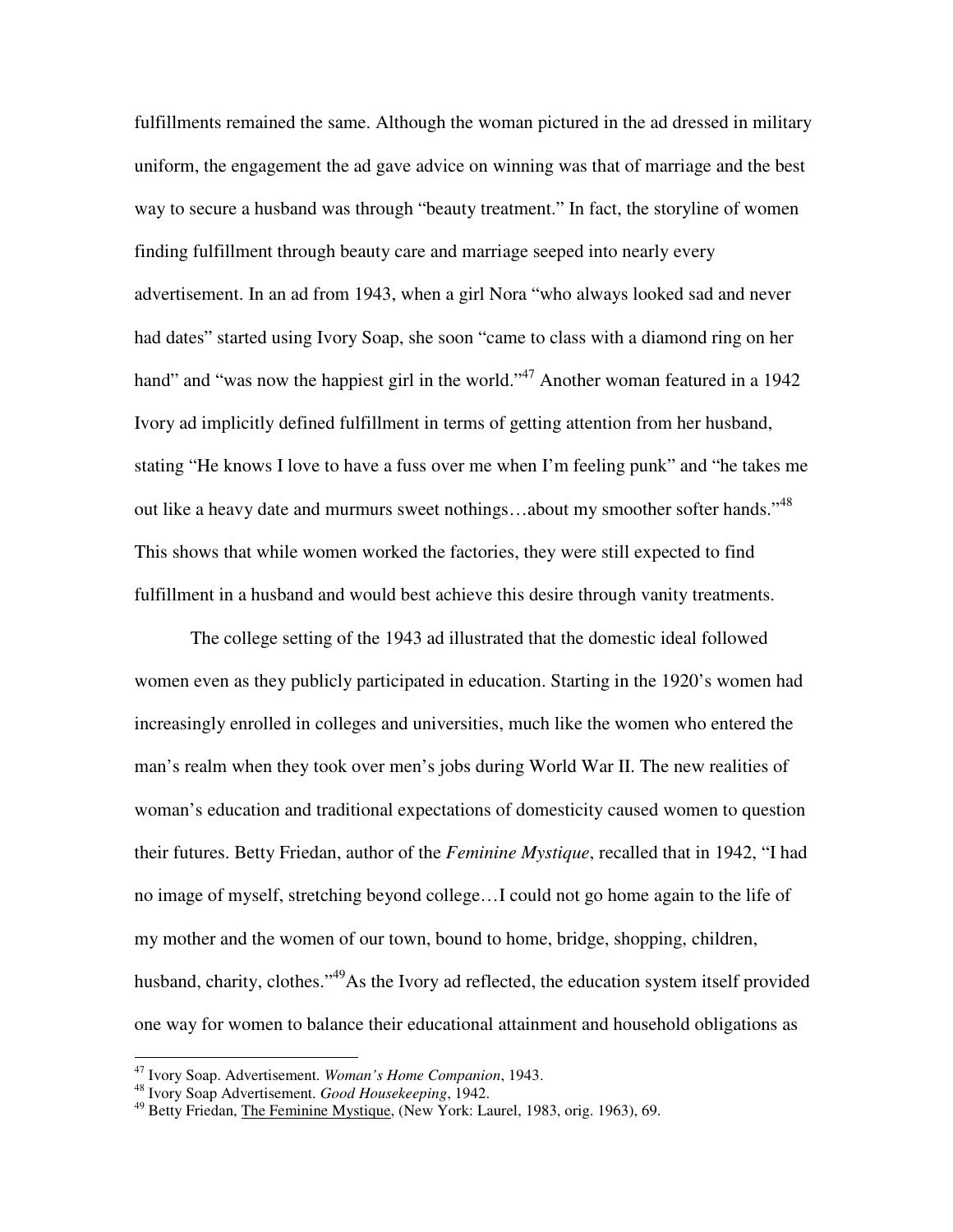much of the higher education women received consisted of traditionally feminine subjects that perpetuated the domestic ideal such as beauty and the childcare.<sup>50</sup> As the ad stated, "Nora enrolled in the University's summer session on *baby care*. What a popular course!" A 1942 ad further emphasized that education for women was geared more towards domesticity as opposed to math and economics by saying, "He knows my arithmetic's so bad that I'm bound to bungle up the budget."<sup>51</sup>

Other ads focused entirely on the domestic housewife ideal. The woman featured in an ad entitled "My Husband's wise to me," intentionally fabricated for female consumers to relate to, portrayed childcare and domestic chores as her duty. She admitted that "children, the meals and other things make me feel older than I am" and contended that her hands used to be "red 'n' rough" from cleaning dishes with washday soap. The implictions of these advertisements that continued to represent women as domestic housewives despite their increased involvement in the public workforce suggests one way in which marketers sought to preemptively implement a solution for postwar distribution. If after the war working women returned to their homes and let the returning soldiers resume jobs in the business world, then employment and the standard of living would rise and create a market for rapidly produced consumer goods. Betty Friedan's *The Feminine Mystique* tells us, this theory prevailed. The suburban housewife came to symbolize the American Dream, or at least Ivory Soap marketer's ideal consumer: "healthy, beautiful, educated, concerned only about her husband, her children, and her home…free to choose automobiles, clothes, appliances, supermarkets; she had everything that women ever

<sup>50</sup> Peiss, 194.

<sup>51</sup> Ivory Soap Advertisement. *Good Housekeeping*, 1942.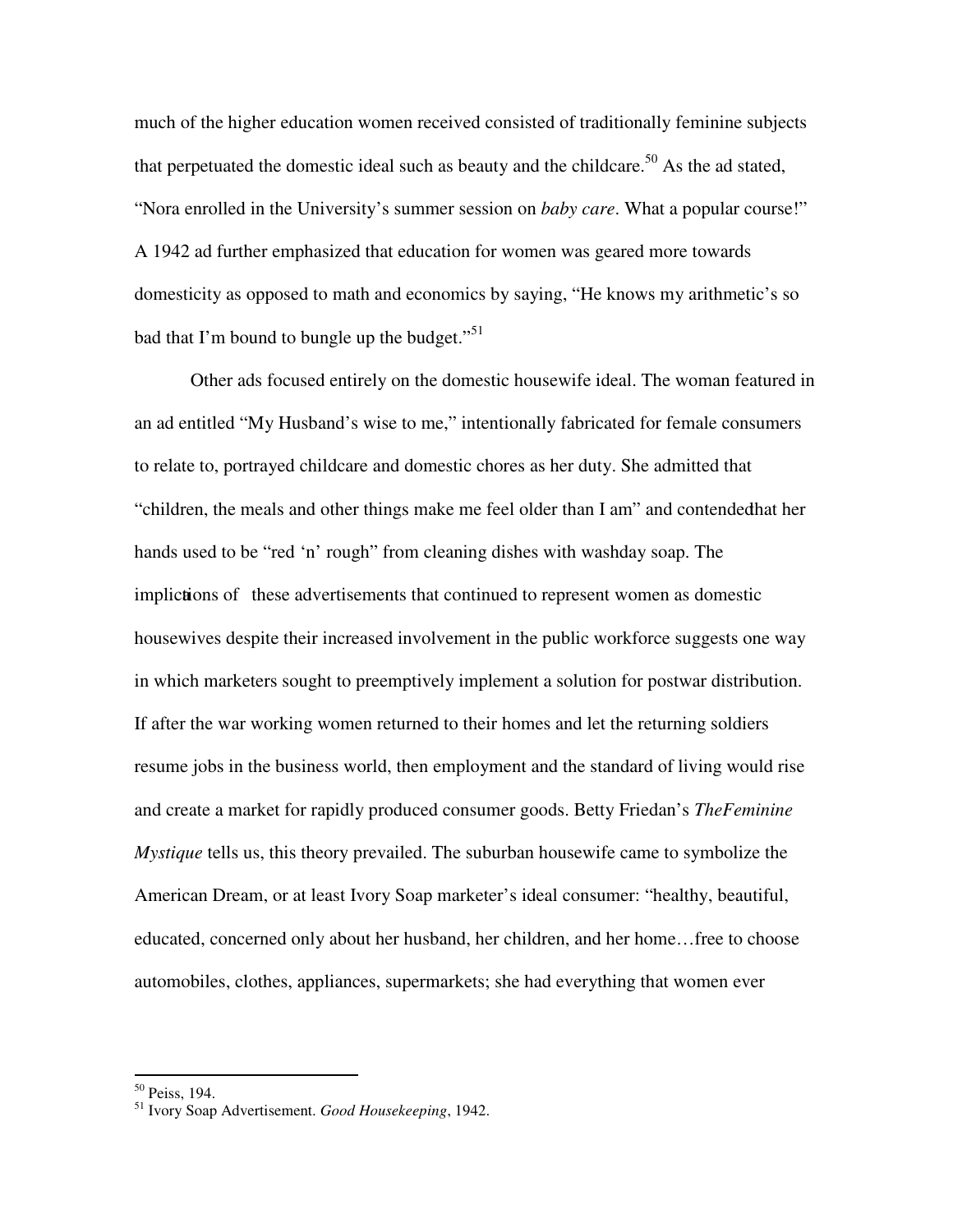dreamed of."<sup>52</sup> As veterans triumphantly returned to America, white middle-class American women retreated back into their domestic, beauty-driven bubbles, resuming the role as primary consumer in the economic cycle.

The jobs of women in America's consumer society may have oscillated as the economy flowed and ebbed and flowed again from the 1920's through the 1940's. Ivory Soap ads, however, did not alter their picture of the idealized white domestic housewife as they adapted their marketing tactics to the economic environment. Even in the second half of the twentieth century with the feminist movement, sexual revolution, and the advancement of women in public sectors of universities, sports, and professions, these same expectations of femininity and domesticity linger. Yet it would be wrong to accuse advertisers of perpetuating gender norms, for in our country's free market system consumers tell the system what to produce.<sup>53</sup> Today, advertisements do not just jump out from the pages of magazines, but bombard us from television sets, radio-waves, internet pop-ups, and billboards. The Dove campaign, in stating that many of these advertisements create low self-esteem amongst girls and woman because they portray an unrealistic definition of beauty, carries on the assumption that beauty defines a woman's worth.<sup>54</sup> Yet marketing reflects gender expectations, not realities. As consumers, women hold the power to buy into it or not.

<sup>52</sup> Friedan, 18.

 $53$  Sandage, 35.

<sup>&</sup>lt;sup>54</sup> The Dove Self Esteem Fund. Unilever. 2006 <www.campaignforrealbeauty.com>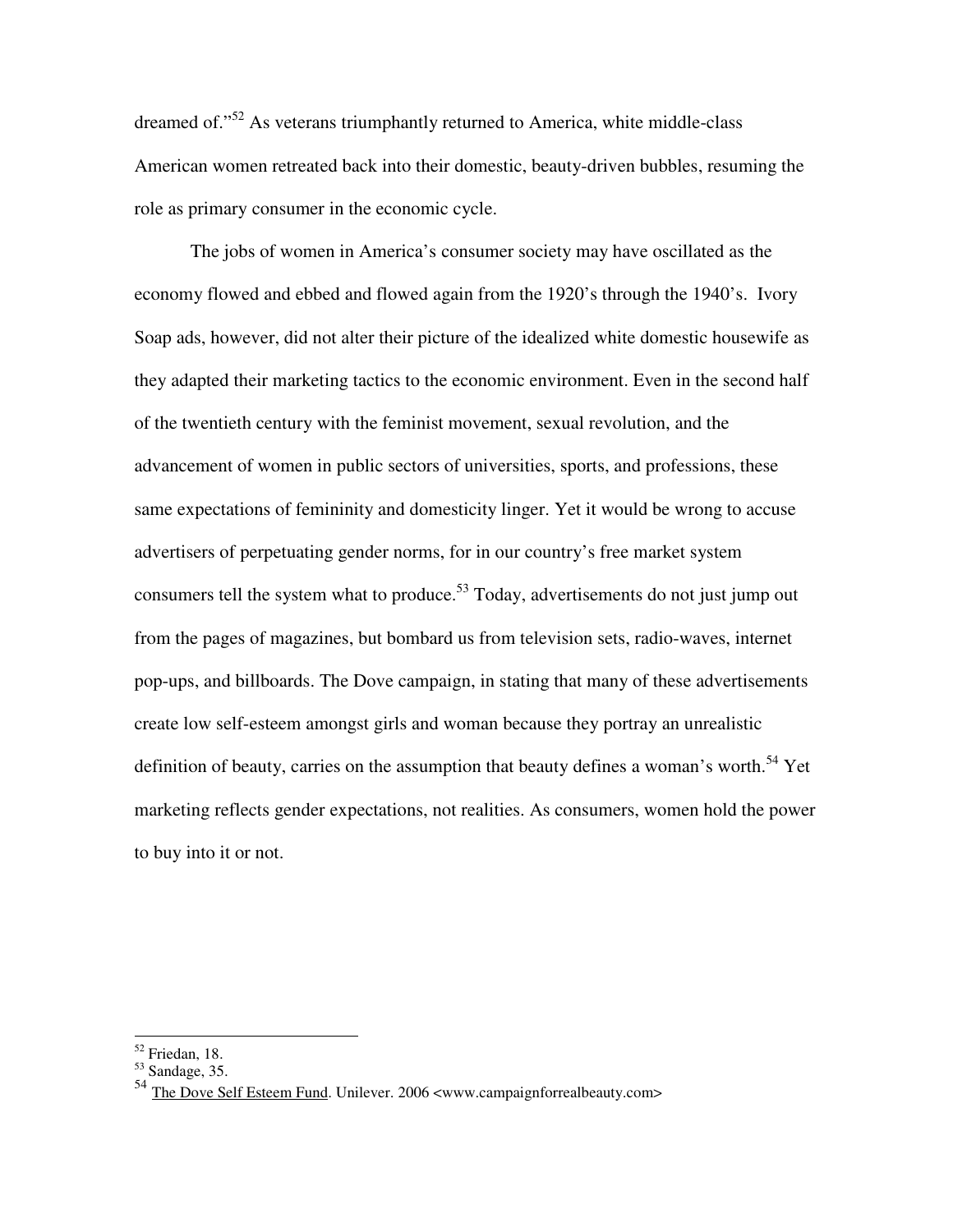# **BIBLIOGRAPHY**

#### **Primary Sources:**

50 Years 1888-1938: Printers Ink. New York: Printer's Ink Publishing Company. Vol. 184 No. 4, 1938.

Anderson, John T. "The Relation of Market Research to Post-War Planning." Journal of Marketing 7.2 (1942): 115

Brown, John Mason. The *Ladies Home Journal* Treasury. New York: Simon and Schuster, 1956.

The Dove Self Esteem Fund. Unilever. 2006 <www.campaignforrealbeauty.com>

Friedan, Betty. The Feminine Mystique. New York: Laurel, 1983 (orig. 1963).

Hanes, Eldridge. "Industrial Production and Marketing". Journal of Marketing 8.1 (1943)

"Ivory Project". Archives Center. 4 Jan 2000. National Museum of American History. <http://americanhistory.si.edu/archives/Ivory/index.asp>

Ivory Soap. Advertisement. *Vogue*, 1924. Ad Access. 1999. Duke U. <http://scriptorium.lib.duke.edu/adaccess/>

Ivory Soap Advertisement. *McCalls*, 1926. Ad Access. 1999. Duke U. <http://scriptorium.lib.duke.edu/adaccess/>

Ivory Soap. Advertisement. *Modern Priscilla*, 1928. Ad Access. 1999. Duke U. <http://scriptorium.lib.duke.edu/adaccess/>

Ivory Soap. Advertisement. *McCalls*, 1929. Ad Access. 1999. Duke U. <http://scriptorium.lib.duke.edu/adaccess/>

Ivory Soap. Advertisement. *Ladies Home Journal*, 1933. Ad Access. 1999. Duke U. <http://scriptorium.lib.duke.edu/adaccess/>

Ivory Soap. Advertisement. *Good Housekeeping*, 1934. Ad Access. 1999. Duke U. <http://scriptorium.lib.duke.edu/adaccess/>

Ivory Soap. Advertisement. *Saturday Evening Post*, 1937. Ad Access. 1999. Duke U. <http://scriptorium.lib.duke.edu/adaccess/>

Ivory Soap. Advertisement. *Good Housekeeping*, 1942. Ad Access. 1999. Duke U. <http://scriptorium.lib.duke.edu/adaccess/>